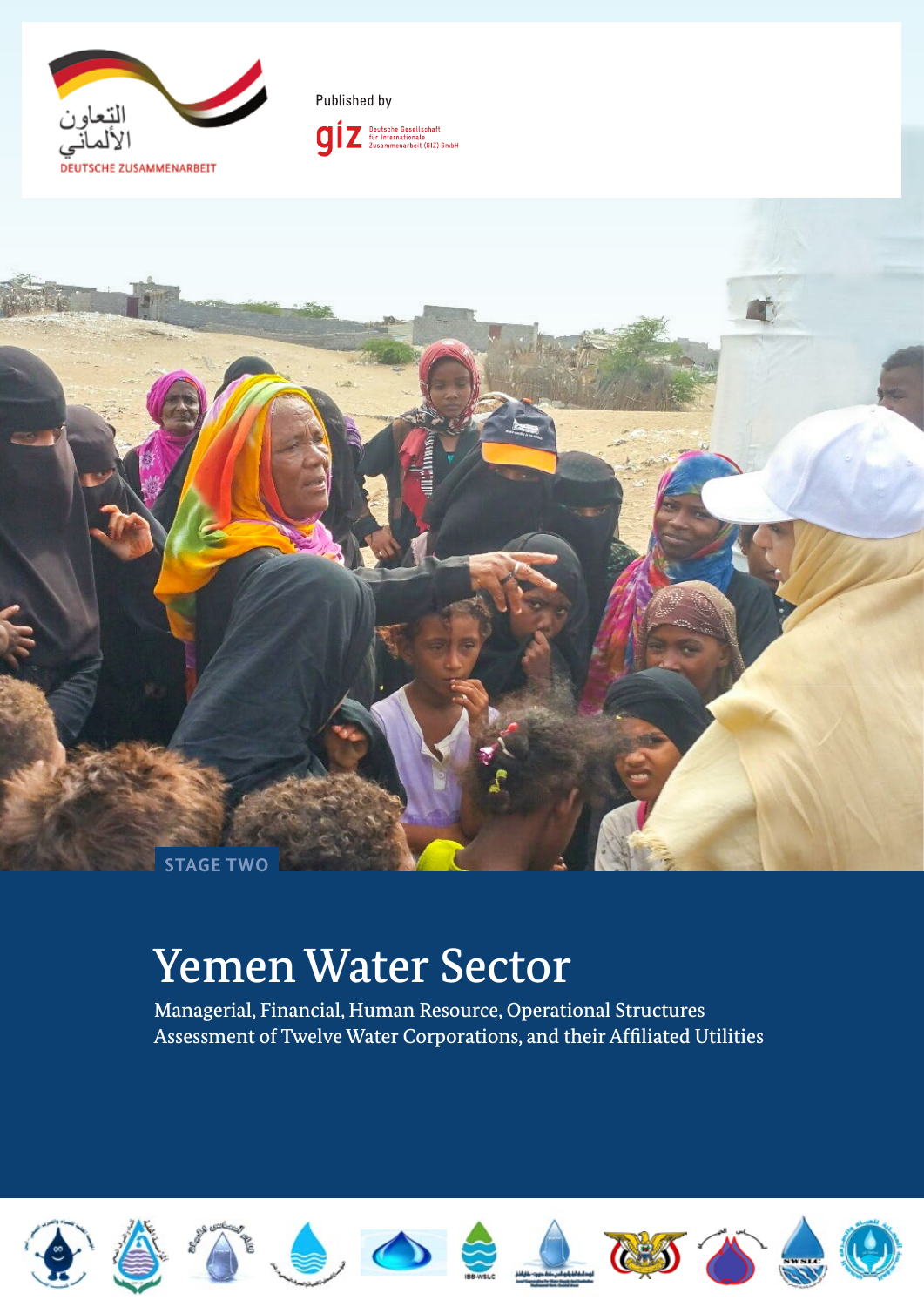#### The Stage Two Report

The Stage Two Report is a continuance to the water sector actors referenced in the Stage One Report. It consists of a series of likely scenarios that would address areas of inevitability across 12 LCs, branch offices and associated utilities immediately after the armed conflict would end; and for a period of two to three years.

The scenarios are structured on post conflict experiences, the observations, conclusions and recommendations from the Stage I Report, and on practicalities for resource mobilization. In the case of the buildings and structures scenarios, it was largely determined that more data is needed and verification of most details is required. This will enable conceptual undertakings of short-term priority packages to be formulated for implementation in the post conflict period.

In terms of the water supply and wastewater equipment and supplies required for rebuilding and repairing LCs assets, these details have been documented in a parallel assessment carried out by the German Bank for Reconstruction (KfW), and can be seen in the Water Crisis Program Yemen (WCPY) Technical Needs Assessment Report of 2015.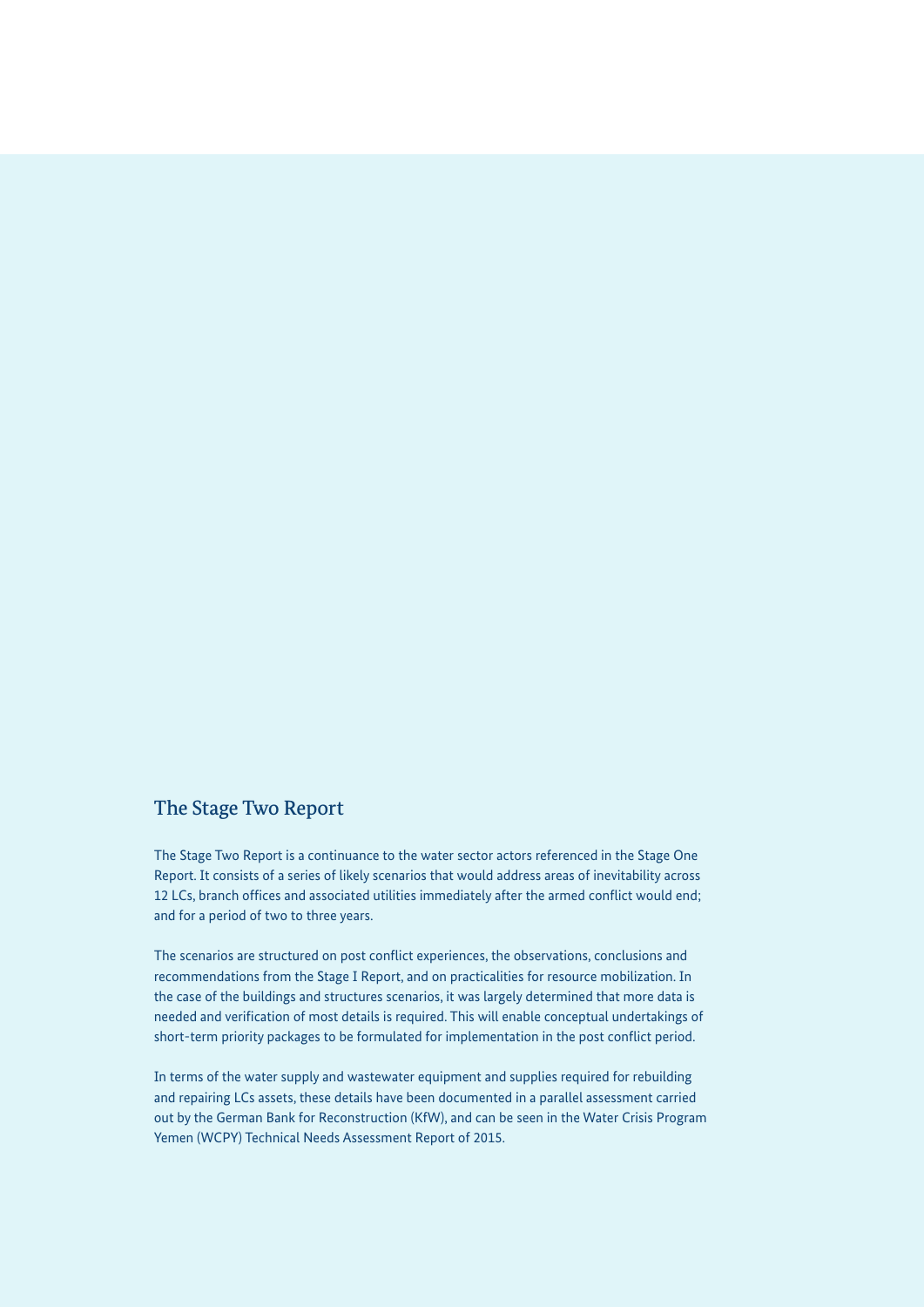# **Table of Contents**

#### TECHNICAL COOPERATION (TC) - HUMAN RESOURCES

#### TECHNICAL COOPERATION (TC) - INSTITUTIONAL ASPECTS

#### SMALL-SCALE INVESTMENTS - BUILDINGS & STRUCTURES\*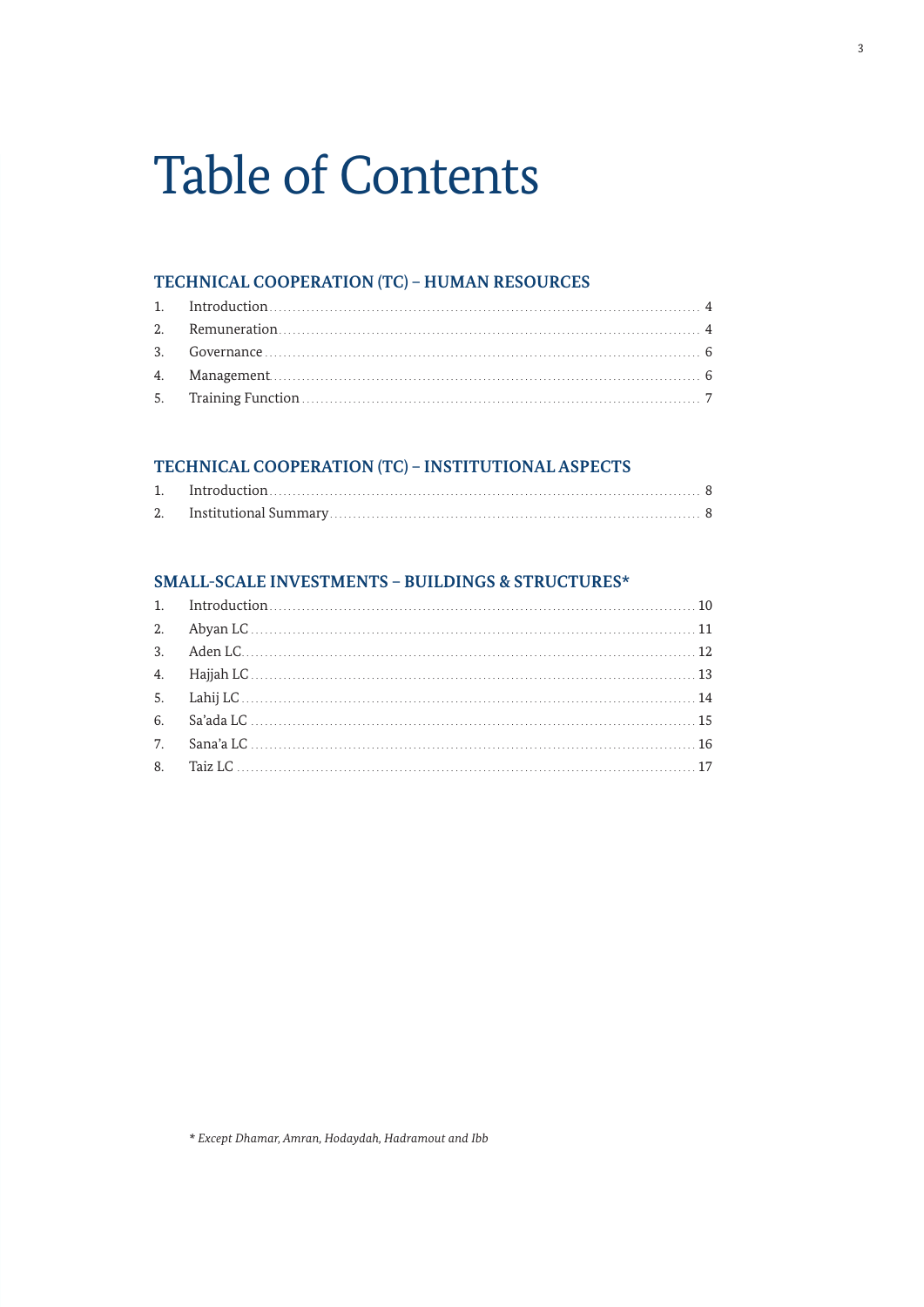# Technical Co-Operation (TC) Human Resources

### 1. Introduction

Armed conflicts cause people undue hardships. These circumstances mean for some that they will: move from their family houses to other locations in the country; move outside the country to seek shelter, safer environment and employment; stay with the family in their house and wait out the conflict; some unfortunately become casualties of the war-like conditions.

Immediately after the conflict ceases, it will not be known who will stay in their job with the LC or utility, who will return and who will not. There will be a hiatus period where unofficial news and heresy will prevail, but for planning purposes, the staffing numbers will be a guesstimate scenario.

The mobilisation of a workforce is of the utmost importance to rebuilding the water and sanitation sector. A very positive base to build on post-conflict is the fact that during the armed conflict, the LCs, their branch offices and associated utilities have maintained a skeleton staff. In most cases they have been working for long periods without regular salaries and the appropriate recognition.

### 2. Remuneration

In this regard, it is key that financial support be sought to enable the LCs and associated utilities to initially pay basic salaries, or incentives or commissions to staff and workers for up to two years. Given the data provided by LCs in Stage One, weak revenue collection has affected the ability of most of LCs to pay basic salaries.

The estimated amounts for each LC, branch office and/ or utility are shown in the table over the page. The staff numbers and salary figures are based on 2014/15 data. The projected monthly salaries for two years are based on an average increase of 5%. It can be seen from the table that there is a wide variance in salaries, as well as total payroll figures in relationship to the number of staff. The average total number of employees per LC is 644, based on 12 LCs, 6 branch offices and 5 utilities. The lowest average salary per staff member is in Abyan at 31,510.629 YR (\$120 US) per month. The highest average salary per staff member is in Ibb at 121,074 YR (\$480 US) per month.

The total amount required for salaries, incentives and/or commissions for each of two years is 9,285,000,000 YR. (\$37 million US) using an official exchange rate (May 10/2016) of 250 YR to \$1 US. For a two-year stabilisation period, a maximum total of \$74 million US is foreseen.

It is recommended that relevant financial support for each of the referenced Stage One LCs, branch offices and associated utilities be sought on individual or collective arrangements for financing institutions.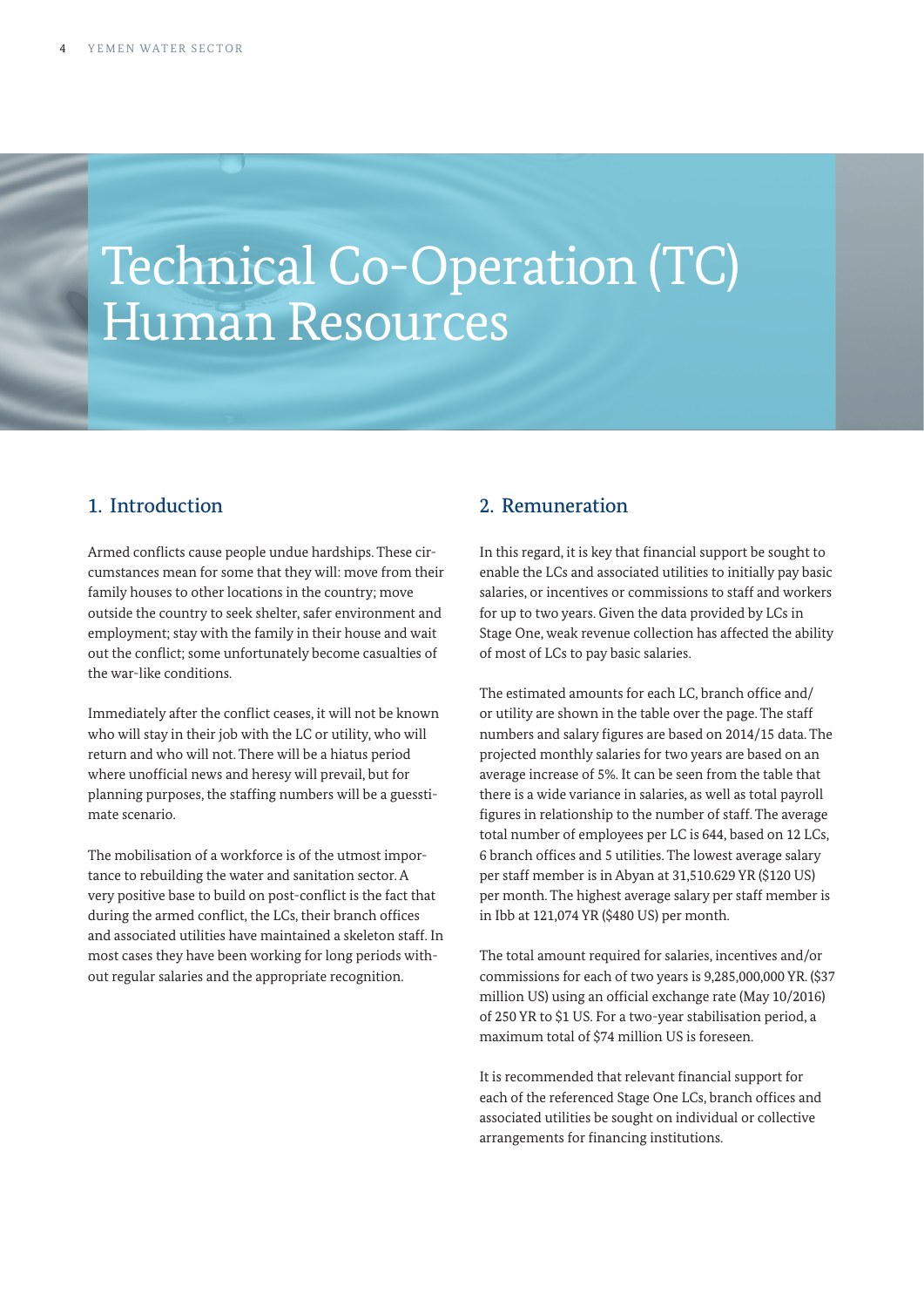|                                           | 2014/15                          |                                            | <b>YEAR 1</b>                | <b>YEAR 2</b>                | <b>YEAR 1 &amp; 2</b>                                                 |
|-------------------------------------------|----------------------------------|--------------------------------------------|------------------------------|------------------------------|-----------------------------------------------------------------------|
| <b>LC-BRANCH</b><br><b>OFFICE-UTILITY</b> | <b>STAFFON</b><br><b>PAYROLL</b> | <b>MONTHLY SALARY</b><br><b>TOTAL (YR)</b> | <b>MONTHLY TOTAL</b><br>(YR) | <b>MONTHLY TOTAL</b><br>(YR) | <b>TOTAL SALARIES</b><br><b>REQUIRED FOR</b><br><b>TWO YEARS (YR)</b> |
| <b>ABYAN LC</b>                           | 243                              | 7,657,083                                  | 8,000,000                    | 8,000,000                    | 192,000,000                                                           |
| <b>ADEN LC</b>                            | 1,940                            | 228,739,583                                | 240,000,000                  | 240,000,000                  | 5,760,000,000                                                         |
| <b>AMRAN LC</b>                           | 118                              | 9,870,095                                  | 10,000,000                   | 10,000,000                   | 240,000,000                                                           |
| <b>DHAMARLC</b>                           | 330                              | 26,680,042                                 | 28,000,000                   | 28,000,000                   | 672,000,000                                                           |
| HADRAMOUT-<br>AL MUKALLA LC               | 1,229                            | 66,545,000                                 | 68,000,000                   | 68,000,000                   | 1,632,000,000                                                         |
| Al Shehr Utility                          | Inc.                             |                                            |                              |                              |                                                                       |
| <b>HAJJAH LC</b>                          | 140                              | 14,539,033                                 | 15,500,000                   | 15,500,000                   | 372,000,000                                                           |
| Harad Branch                              | 22                               | 1,782,736                                  | 2,000,000                    | 2,000,000                    | 48,000,000                                                            |
| Abs Branch                                | 54                               | 3,310,021                                  | 4,000,000                    | 4,000,000                    | 96,000,000                                                            |
| Kahlan Afar Branch                        | 19                               | 1,072,307                                  | 1,400,000                    | 1,4000,000                   | 33,600,000                                                            |
| Mabian Branch                             | 56                               | 3,328,841                                  | 4,000,000                    | 4,000,000                    | 96,000,000                                                            |
| <b>HODAYDAH LC</b>                        | 808                              | 68,669,196                                 | 70,000,000                   | 70,000,000                   | 1,680,000,000                                                         |
| Zabid Utility                             | 65                               |                                            |                              |                              |                                                                       |
| Al Mansouriah Utility                     | 32                               | 2,019,145                                  | 2,350,000                    | 2,350,000                    | 56,400,000                                                            |
| <b>Bajil Utility</b>                      | 81                               | 4,362,703                                  | 4,750,000                    | 4,750,000                    | 114,000,000                                                           |
| <b>Bait Al Faqih Utility</b>              | 76                               | 5,352,227                                  | 5,750,000                    | 5,750,000                    | 138,000,000                                                           |
| <b>IBBLC</b>                              | 246                              | 29,784,263                                 | 31,000,000                   | 31,000,000                   | 744,000,000                                                           |
| <b>LAHIJ LC</b>                           | 323                              | 20,000,000                                 | 21,500,000                   | 21,500,000                   | 516,000,000                                                           |
| SA'ADA LC                                 | 74                               | 6,416,247                                  | 7,000,000                    | 7,000,000                    | 168,000,000                                                           |
| <b>SANA'A LC</b>                          | 1,513                            | 174,053,705                                | 178,000,000                  | 178,000,000                  | 4,272,000,000                                                         |
| <b>TAIZ LC</b>                            | 761                              | 65,874,445                                 | 67,000,000                   | 67,000,000                   | 1,608,000,000                                                         |
| Mukha Branch                              | 36                               | 3,452,770                                  | 3,750,000                    | 3,750,000                    | 90,000,000                                                            |
| Al Turbah Branch                          | 35                               | 1,430,526                                  | 1,750,000                    | 1,750,000                    | 42,000,000                                                            |
| <b>TOTALS</b>                             | 8,201                            | 744,939,803                                | 773,750,000                  | 773,750,000                  | 18,570,000,000                                                        |

Table 1.1 – LC staffing numbers, 2014/15 salaries and projected salary budgets for post conflict period of 2 years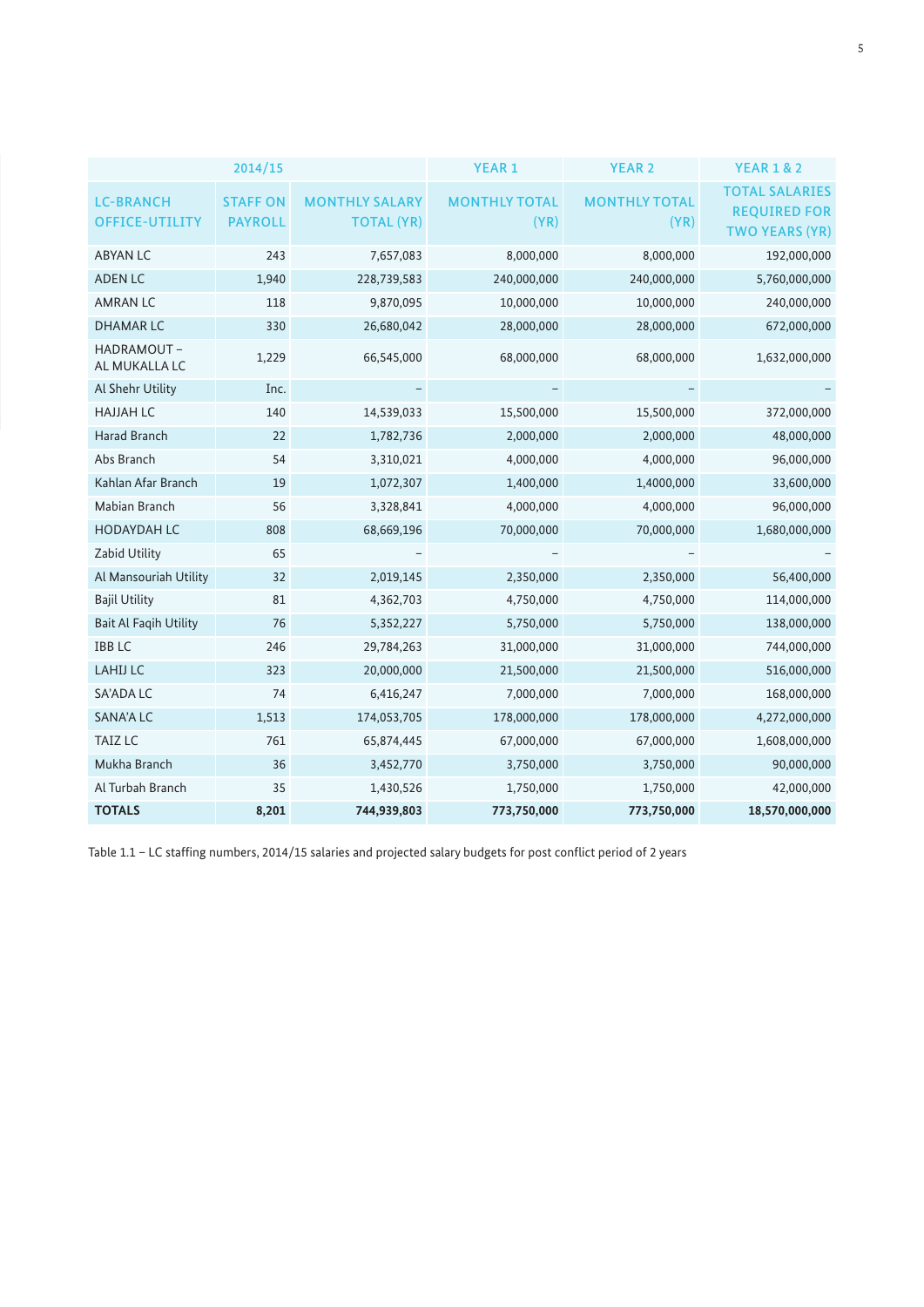#### 3. Governance

An LCs corporate governance framework is a mechanism to ensure the strategic guidance of the company, the effective monitoring of management by the board, and the board's accountability to the company and the stakeholders.

To effectively ensure that these principles are implemented, a governance structure and functional operations requires a set of guidelines and principles similar to those published by the OECD in a document entitled "G20/OECD Principles of Corporate Governance." All LCs, branch offices and associated utilities governing bodies should be exposed to a comprehensive good governance coaching programme; one that outlines the governing body's responsibilities, actions, required effectiveness, required efficiencies and overall accountability.

To this end it is recommended that TA packages covering good governance, with a corporate focus, be implemented in the very early stages of post conflict. The packages should consist of:

- An assessment of the governance structure, procedures and processes that are currently in place and the legislative instruments that guide the governing bodies;
- Coaching sessions with senior central and local government officials, subscribers, and other stakeholders to re-establish a functional governance structure
- $\blacksquare$  Incorporate a reporting mechanism that provides the necessary governing body's performance confirmation and results of decision taken.

*Level of effort: 100 person days Estimated Total Cost: \$115 – 120,000 US*

#### 4. Management

In a post conflict era, LCs will be facing many common challenges, including financial survival, infrastructure replacement or repair, customer demands, and a workforce expecting remuneration. Effective utility management can help LCs return to some degree of normality, respond to challenges and support LCs in their common mission of being successful service providers. All LC management teams should be exposed to training and coaching involving the following management areas during the post-conflict period.

**Product Quality:** Be able to produce safe and clean water, and treated effluent in requirements that are consistent with minimum standards and public health needs.

**Customer Service/Billing & Collection:** Provide reliable and affordable services in line with customer basic needs. Prepare timely and accurate bills and ensure efficient collection of revenues.

**Employee and Leadership:** Retain a workforce that is adaptive, safe working and motivated. Establish a participatory, collaborative organization dedicated to continual learning and improvement. Ensure employee institutional knowledge is retained and improved upon over time. Strives to create a well-coordinated management team. Practice appropriate human resource management and development methods.

**Operational Optimization:** Ensure cost-effective and reliable, performance improvements in all facets of LCs operations. Minimizes resource use, loss, and impacts from day-to-day operations.

**Financial Viability:** Understand the full life-cycle cost of the utility and establish and maintain an effective balance between long-term debt, asset values, operations and maintenance expenditures, and operating revenues. Ensures water tariffs are adequate to recover O&M costs. Understand the condition of and costs associated with critical infrastructure assets. Assure asset repair, rehabilitation, and replacement efforts are coordinated within the community to minimize disruptions and other negative consequences.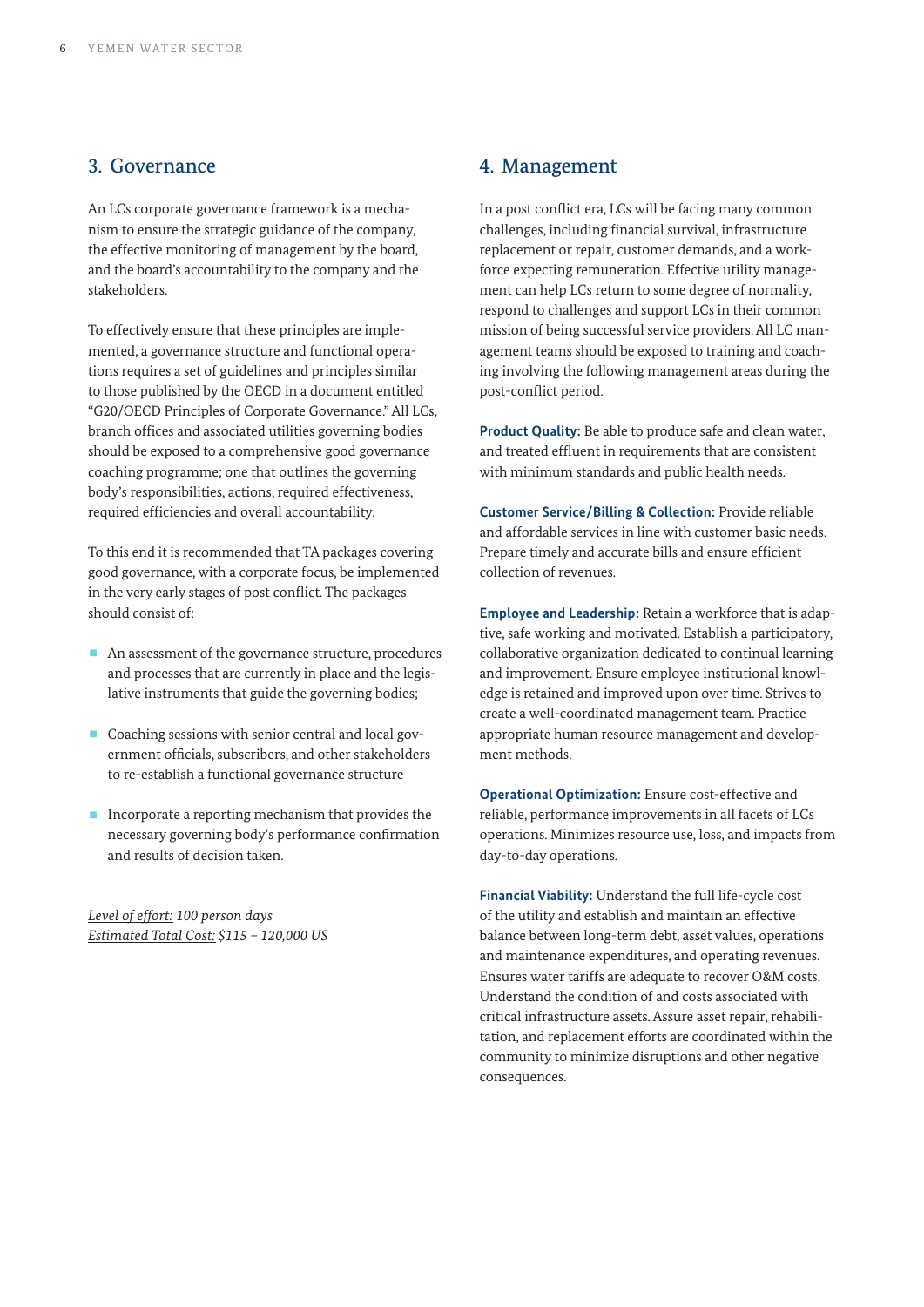**Operational Resiliency:** Ensures utility leadership and staff work together to anticipate and avoid problems. Prepare Business Continuity scenarios and plans.

To this end it is recommended that TA packages covering sound utility management practices be implemented in the very early stages of post conflict. The package should consist of:

- Preparation of a Utility Management Training intervention including learning materials, intervention evaluation criteria, and follow-up strategies;
- Training and coaching sessions with senior LC, branch office, utility managers and line supervisors for the preparation of agile business continuity plans
- Monitoring and comprehensive training evaluations:
	- at the point of delivery;
	- determining learning that took place;
	- changes in behaviour; and
	- **•** performance in the work place.

*Level of effort: 150 person days Estimated cost: \$140 – 160,000 US*

#### 5. LC Training Role

Apart from increasing the capacity of the LCs governance and management team, the organisations themselves will need to enhance their training function within the HR management unit. This function should not be focused on presenting and/or delivering training interventions, but more on the tasks that are allied to planning, arranging, coordinating and evaluating training interventions given by training providers and the respective impacts on performance.

It is recommended that TA packages covering the organisation and operationalisation of a training function be implemented in the very early stages of post conflict. The package should consist of:

- Development of operational frameworks for a training function;
- Training and coaching sessions in developing competencies in training needs assessments, plans and objectives, outlines and evaluations;
- Launching a reporting mechanism that provides the necessary feedback on the training function performance.

*Level of effort: 60 person days Estimated cost: \$ 60 – 75,000 US*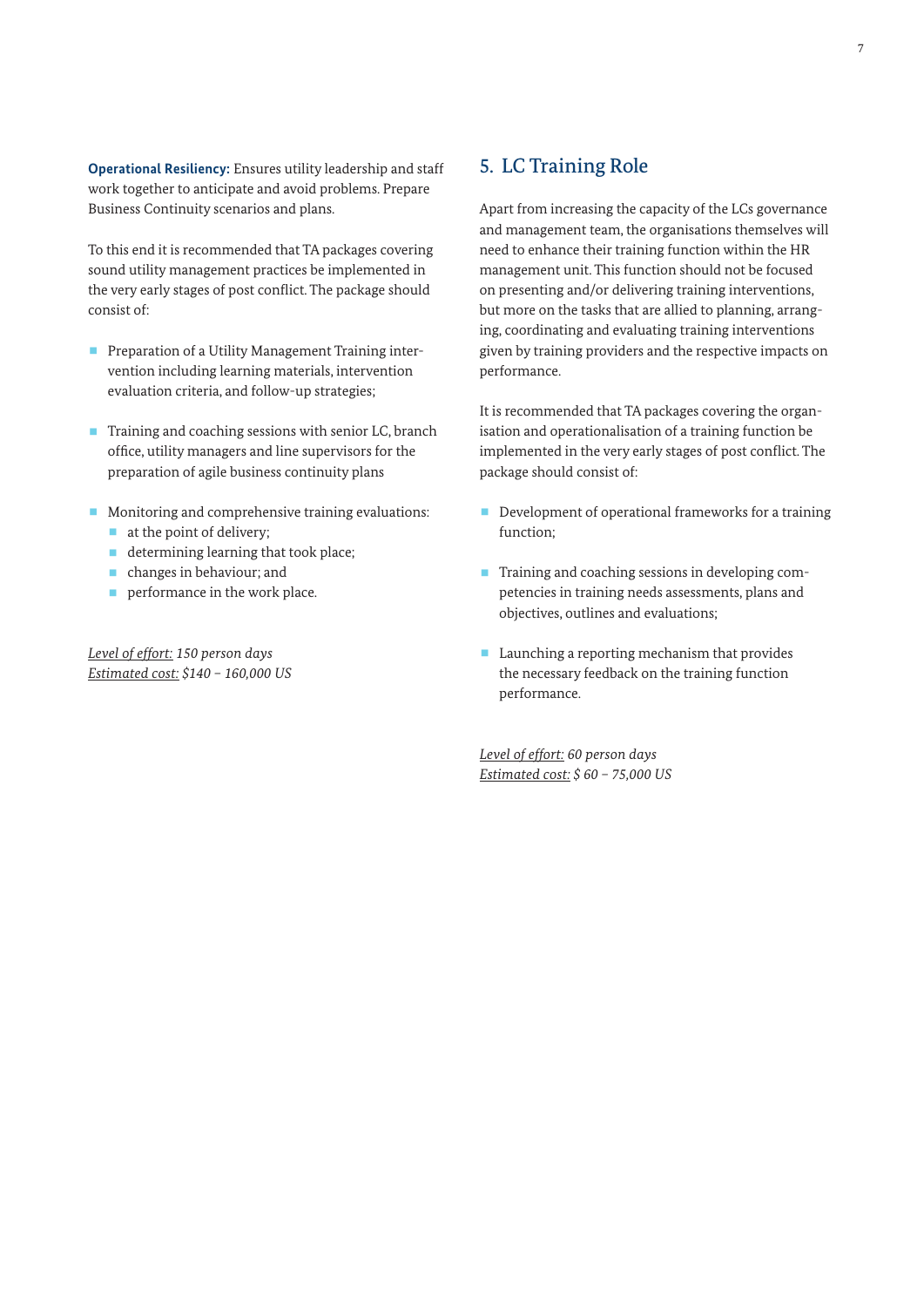# Technical Co-Operation (TC) Institutional Aspects

### 1. Introduction

To enable the LCs, branch offices and associated utilities to start operational beginnings in a post-conflict environment, the governance and the management teams need to look at the means of stabilizing the LCs and making them more resilient to impromptu changes.

Apart from coaching and training which will provide capacity building for the individuals, organisational development activities will provide the capacity development needs of the LCs themselves. In most instances, an organisational change in the various LCs, branch offices and utilities referenced in the Stage I report will necessitate a review of the business procedures and processes, in terms of:

- regulations, guidelines, policies and strategies;
- management practices and accountabilities;
- financial planning, asset management, accounting principles, procurement and contract management;
- administrative records and archives,
- **human resource policies and procedures;**
- O & M procedures and processes;
- commercial operations, customer service/care, billing and collection methods and processes.

#### 2. Institutional Summary

The institutional data, information, conclusions and recommendations from the Stage One report are summarized in Table 1.2 in order to present the following:

- A big picture of the organisational development (OD) issues that the LCs, branch offices and utilities need to address;
- Eliminating the duplication of conclusions and recommendations for each entity from the stage I report.

In the following table the left-hand column lists the types of OD tasks envisaged for each LC, branch office or utility. Each task is appropriately assigned to a given LC, branch office or utility by a triangular symbol. Special notations are made in the right hand column such as Aden LC has two Management Boards, why? Ibb LC has a major issue with the location of the current Wastewater Treatment Plant, what option could be available?

Each set of tasks would constitute a required level of effort to be able to establish a complete picture of the circumstances that were and are in place at the various LCs, branch offices and utilities. The level of effort will also indicate, depending on the implementing agency, the financial requirements to conduct the work.

Short-term conceptual technical assistance packages can be formulated as an integral part of Stage Three tasks.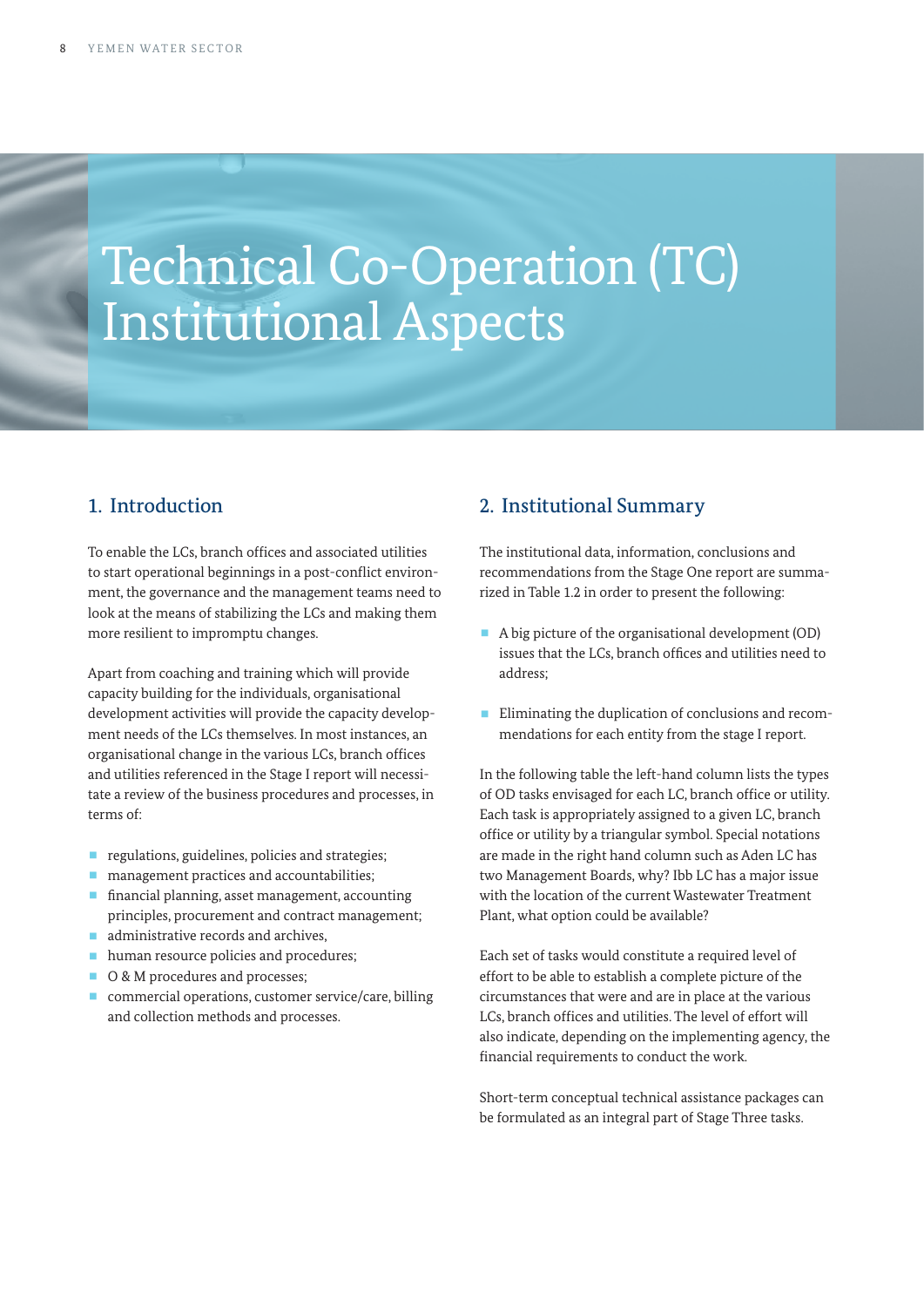|                                                                                                                                           |          |         |          |           |              | <b>Local Corporations, Branch Offices and Associated Utilities</b> |           |                |                  |                    |                   |              |               |                   |               |                   |               |          |             |           |                  |                                                                         |
|-------------------------------------------------------------------------------------------------------------------------------------------|----------|---------|----------|-----------|--------------|--------------------------------------------------------------------|-----------|----------------|------------------|--------------------|-------------------|--------------|---------------|-------------------|---------------|-------------------|---------------|----------|-------------|-----------|------------------|-------------------------------------------------------------------------|
| Activities/<br><b>Interventions</b>                                                                                                       | Abyan LC | Aden LC | Amran LC | Dhamar LC | Hadramout LC | Al Shehr utility                                                   | Hajjah LC | Abs Br. Office | Harad Br. Office | Kahlan Afar Br Off | Mabian Br. Office | Houdaydah LC | Zabid Utility | Al Mansouriah Ut. | Bajil Utility | Bait Al Faqih Ut. | <b>Ibb LC</b> | Lahij LC | Sa'ada LC   | Sana'a LC | Taiz LC          | <b>Comments</b>                                                         |
| Assess Management Board/BoD,<br>Advisory Committee policies,<br>procedures, activities, actions and<br>degree of accountability.          |          |         |          |           |              |                                                                    |           |                |                  |                    |                   |              |               |                   |               |                   |               |          |             |           |                  | Determine<br>rationale for two<br>management<br>boards in Aden          |
| Determine how and if Strategic<br>and Business Planning procedures<br>and processes are prepared.                                         |          |         |          |           |              |                                                                    |           |                |                  |                    |                   |              |               |                   |               |                   |               |          |             |           |                  | <b>Including Busi-</b><br>ness Continuity<br>and Resumption<br>Planning |
| Review the Financial Planning &<br>Management system; assess the<br>methods used in the institutions<br>accounting practices.             |          |         |          |           |              |                                                                    |           |                |                  |                    |                   |              |               |                   |               |                   |               |          |             |           |                  |                                                                         |
| Determine how assets are<br>managed & if a GIS system is used.                                                                            |          |         |          |           |              |                                                                    |           |                |                  |                    |                   |              |               |                   |               |                   |               |          |             |           |                  |                                                                         |
| Appraise the Billing & Collections<br>systems and processes - identify<br>constraints.                                                    |          |         |          |           |              |                                                                    |           |                |                  |                    |                   |              |               |                   |               |                   |               |          |             |           | $\blacktriangle$ | Identify<br>software used<br>for billing                                |
| Assess how the customer service/<br>care function was and is operating.                                                                   |          |         |          |           |              |                                                                    |           |                |                  |                    |                   |              |               |                   |               |                   |               |          |             |           |                  | Complaints -<br>How are they<br>recorded and<br>resolved                |
| Assess Meter Reading & Logistics<br>management, identify constraints.                                                                     |          |         |          |           |              |                                                                    |           |                |                  |                    |                   |              |               |                   |               |                   |               |          |             |           |                  | Identify how<br>meters are<br>read - visual, or<br>electronic           |
| <b>Evaluate the Human Resource</b><br>Planning, Management and<br>Training policies, procedures,<br>activities, and identify constraints. |          |         |          |           |              |                                                                    |           |                |                  |                    |                   |              |               |                   |               |                   |               |          |             |           |                  |                                                                         |
| Identify staffing numbers and<br>positions, review justifications<br>particularly management positions.                                   |          |         |          |           |              |                                                                    |           |                |                  |                    |                   |              |               |                   |               |                   |               |          |             |           |                  |                                                                         |
| Evaluate the operational capacity<br>in water supply system.                                                                              |          |         |          |           |              |                                                                    |           |                |                  |                    |                   |              |               |                   |               |                   |               |          |             |           |                  |                                                                         |
| Evaluate operational management<br>capacity operating the wastewater<br>collection and treatment system.                                  |          |         |          |           |              |                                                                    |           |                |                  |                    |                   |              |               |                   |               |                   |               |          |             |           |                  | Identify possible<br>options for Ibb<br><b>WWTP</b>                     |
| Determine if zone management &<br>supply scheduling are used.                                                                             |          |         |          |           |              |                                                                    |           |                |                  |                    |                   |              |               |                   |               |                   |               |          |             |           |                  |                                                                         |
| Assess the O&M management,<br>procedures and processes.                                                                                   |          |         |          |           |              |                                                                    |           |                |                  |                    |                   |              |               |                   |               |                   |               |          |             |           |                  |                                                                         |
| Review the Non-Revenue Water<br>practices and procedures and<br>identify any corrective actions.                                          |          |         |          |           |              |                                                                    |           |                |                  |                    |                   |              |               |                   |               |                   |               |          |             |           |                  |                                                                         |
| Determine what Alternative Energy<br>strategies could be implemented.                                                                     |          |         |          |           |              |                                                                    |           |                |                  |                    |                   |              |               |                   |               |                   |               |          |             |           |                  |                                                                         |
| Identify what health & safety<br>policies and procedures are in<br>place.                                                                 |          |         |          |           |              |                                                                    |           |                |                  |                    |                   |              |               |                   |               |                   |               |          |             |           |                  |                                                                         |
| Approximate Level of Effort<br>(person days) anticipated to<br>perform tasks for each LC.                                                 | 15       |         | 20 15 15 |           |              | 20                                                                 |           |                | 30               |                    |                   |              |               | 30                |               |                   | 10            |          | 12 15 20 20 |           |                  |                                                                         |

 $\blacktriangle$  = Applicable to that particular LC, Branch Office or Utility  $\blacktriangle$  = Options for relocation of WWTP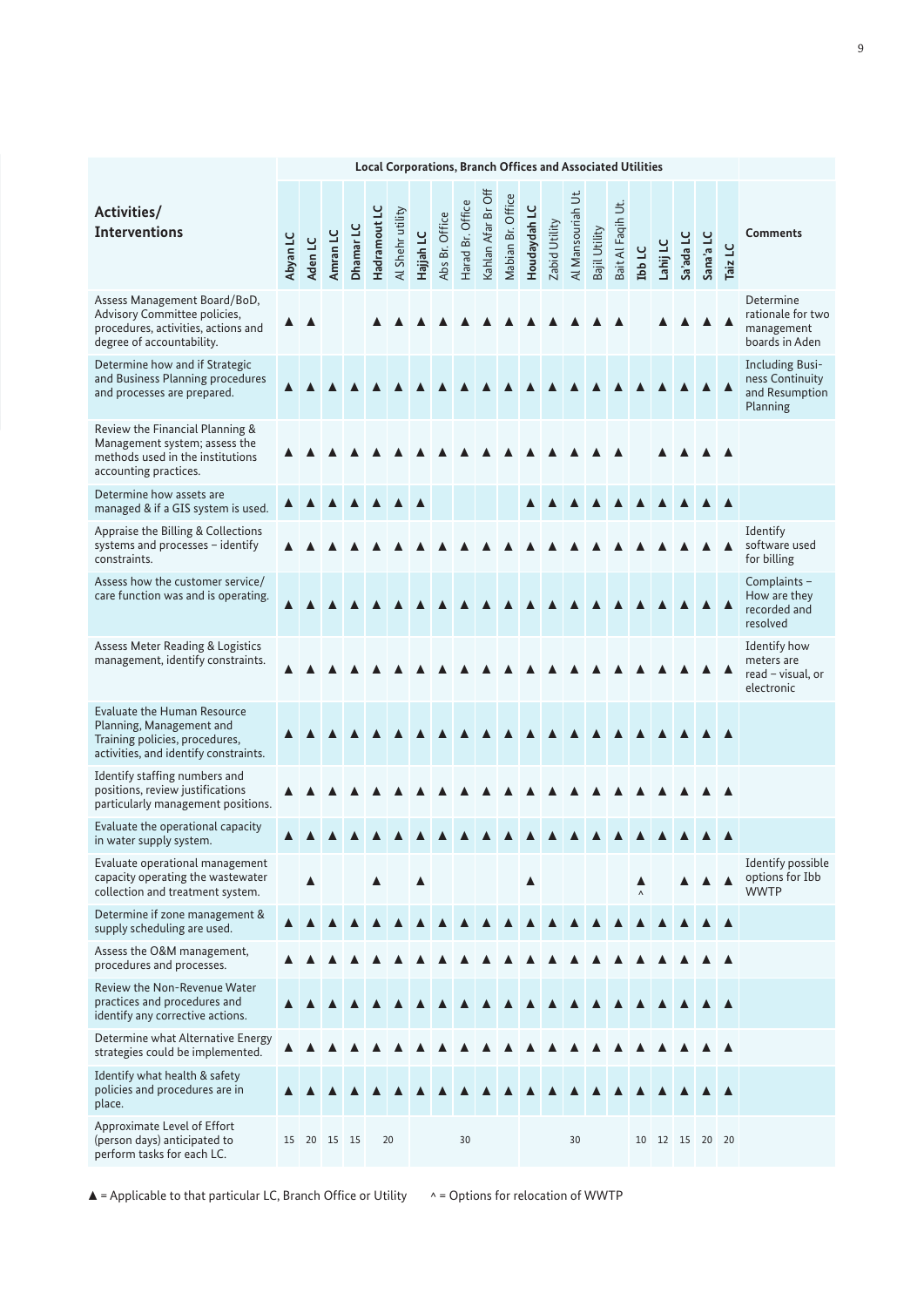# Building & Structure Damages

#### 1. Introduction

An assessment of the damages to buildings and structures resulted in a very wide variation of responses from LCs, branch offices and associated utilities. In trying to summarize those various reports, data and information and yet retain a workable situation gave rise to a series of tables.

Each table, which represents an LC, its branch offices and/ or its associated utilities contains the areas of damage and quantifiable indicators (additional details will be made available for Stage III work) for conceptual plans to be developed within the context of Stage Three tasks.

Where data and information are missing or incomplete, a scenario for further assessment or validation has been recommended.

Types of **Buildings and Structures** included in the tables are:

- Main HQ Office Buildings
- § Additional Administrative Offices
- Branch Offices
- Stores Buildings
- Generator Hangars
- Workshops<br>■ Laboratory **Laboratory** 
	- § Guard Rooms
- 
- Pumping Stations<br>■ Reservoirs **Reservoirs**
- Wastewater Treatment Plants/Ponds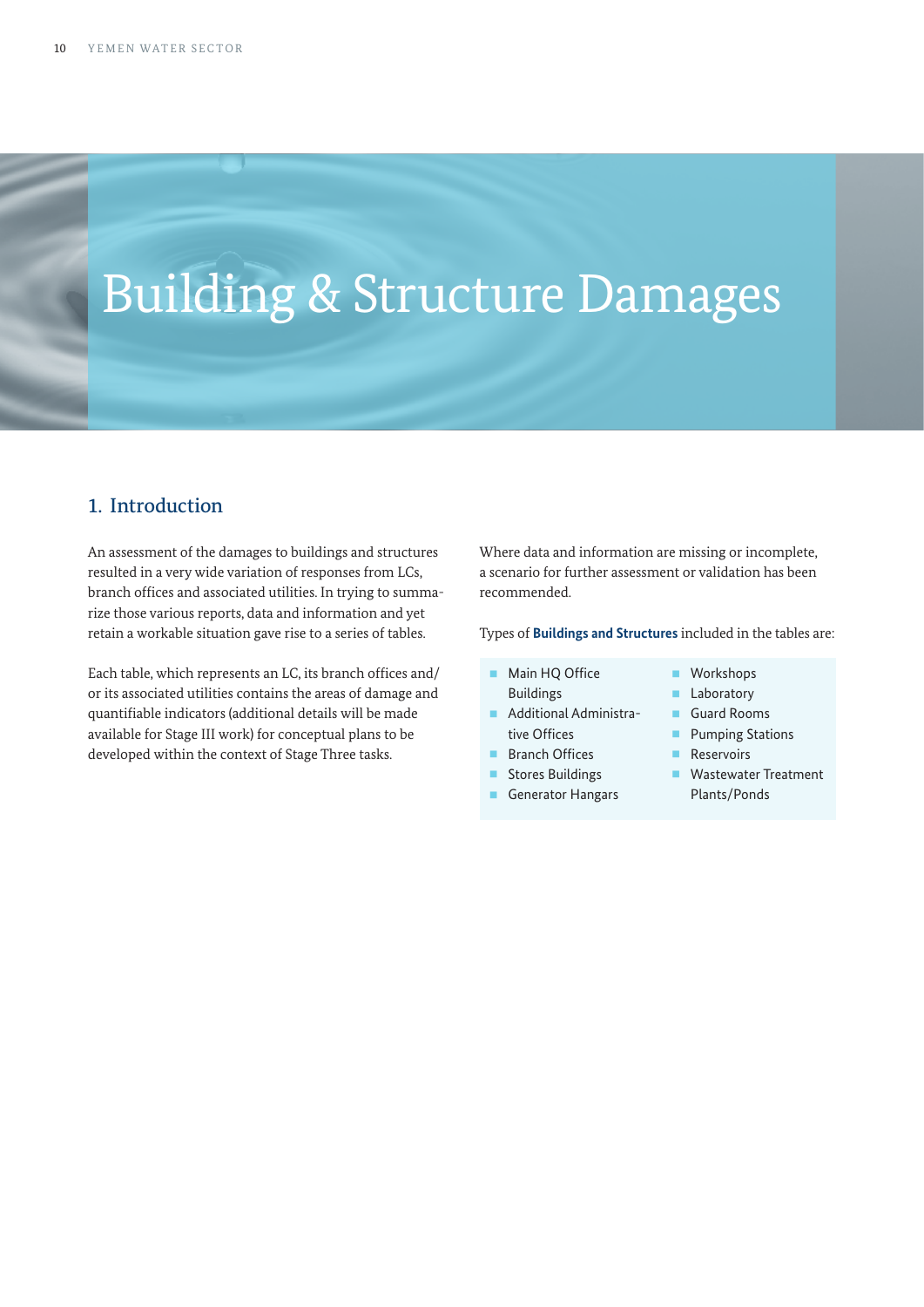# 2. ABYAN LC

Table 2.1 Listing of Building and Structure data and information received, what is missing and the conclusions drawn.

| <b>Abyan LC</b><br><b>Buildings and Structures</b>          | <b>Main Office</b><br>Building (1) | Pumping<br><b>Stations</b> | <b>Reservoirs</b><br>(3) | <b>Conclusion for</b><br>Part A Stage Three Scenario                                                                                 |
|-------------------------------------------------------------|------------------------------------|----------------------------|--------------------------|--------------------------------------------------------------------------------------------------------------------------------------|
|                                                             |                                    |                            |                          |                                                                                                                                      |
| <b>Completely Destroyed</b>                                 | Yes                                | <b>No</b>                  | Yes                      | With the amount of missing data with which                                                                                           |
| Partial Damage (percentage)                                 | No                                 | No                         | No                       | to formulate any type of redevelopment<br>programme and/or cost estimate, an                                                         |
| Building/Structure size and construction<br>type            | N                                  | n/a                        | n/a                      | appropriate scenario at this time is as follows:<br>A Technical Assistance package be                                                |
| No. of Floors/Levels                                        | $\mathsf{N}$                       | n/a                        | n/a                      | formulated to conduct a fact-finding                                                                                                 |
| Functions Performed in the building/<br>structure           | N                                  | n/a                        | n/a                      | estimation/appraisal of the LCs buildings<br>and structures situation. This option takes                                             |
| No. of rooms in the building or structure                   | Y                                  | N                          | n/a                      | into account the age of the damages and the<br>fact that operations have continued without                                           |
| No. of Windows, sizes, and frame material                   | N                                  | N                          | n/a                      | a permanent LC office building since 2011.                                                                                           |
| No. of persons to be working in building or<br>structure    | N                                  | N                          | n/a                      | The fact-finding appraisal shall pay particular<br>attention to:                                                                     |
| No. of standard doors, sizes and door and<br>frame material | N                                  | N                          | n/a                      | Determining where and how many of the<br>ш<br>current staff are working and what office<br>and/or workshop and stores facilities are |
| No. of overhead doors, sizes and door<br>material           | n/a                                | N                          | n/a                      | being used;<br>■ Identifying how are the O & M operations                                                                            |
| No. & type of stores shelving & bins                        | n/a                                | n/a                        | n/a                      | functioning and what buildings are they                                                                                              |
| No. of Workshop work stations                               | n/a                                | n/a                        | n/a                      | using;                                                                                                                               |
| No. of facilities for lifting gear                          | n/a                                | n/a                        | n/a                      | Estimating, based on information and/or                                                                                              |
| No. of Workshop Pits                                        | n/a                                | n/a                        | n/a                      | plans of the original main office building,                                                                                          |
| Reservoir ground level or raised                            | n/a                                | n/a                        | N                        | I Identifying the office equipment and<br>furnishings, computers, printers, supplies                                                 |
| Reservoir construction material - steel or<br>concrete      | n/a                                | n/a                        | N                        | and materials that are needed,<br>Determining the approximate size of                                                                |
| Laboratory venting system                                   | N                                  | n/a                        | n/a                      | the original three reservoirs and explore                                                                                            |
| Laboratory work benches - work stations                     | N                                  | n/a                        | n/a                      | what possibilities may exist for future                                                                                              |
| No. and type of property gates                              | N                                  | N                          | N.                       | construction methods in making them less<br>visible (sunken in the ground);                                                          |
| Length and type of property fence                           | N                                  | N                          | N                        | Examining the security fencing and gates                                                                                             |
| No. & type of property lights                               | N                                  | N                          | N                        | to pumping stations and reporting the                                                                                                |
| No. & size of treatment ponds                               | n/a                                | n/a                        | n/a                      | extent of damage and determining if it<br>needs to be replaced or repaired.                                                          |

N = Missing Data; Y = Data on File; n/a = Not Applicable Level of effort: 15 person days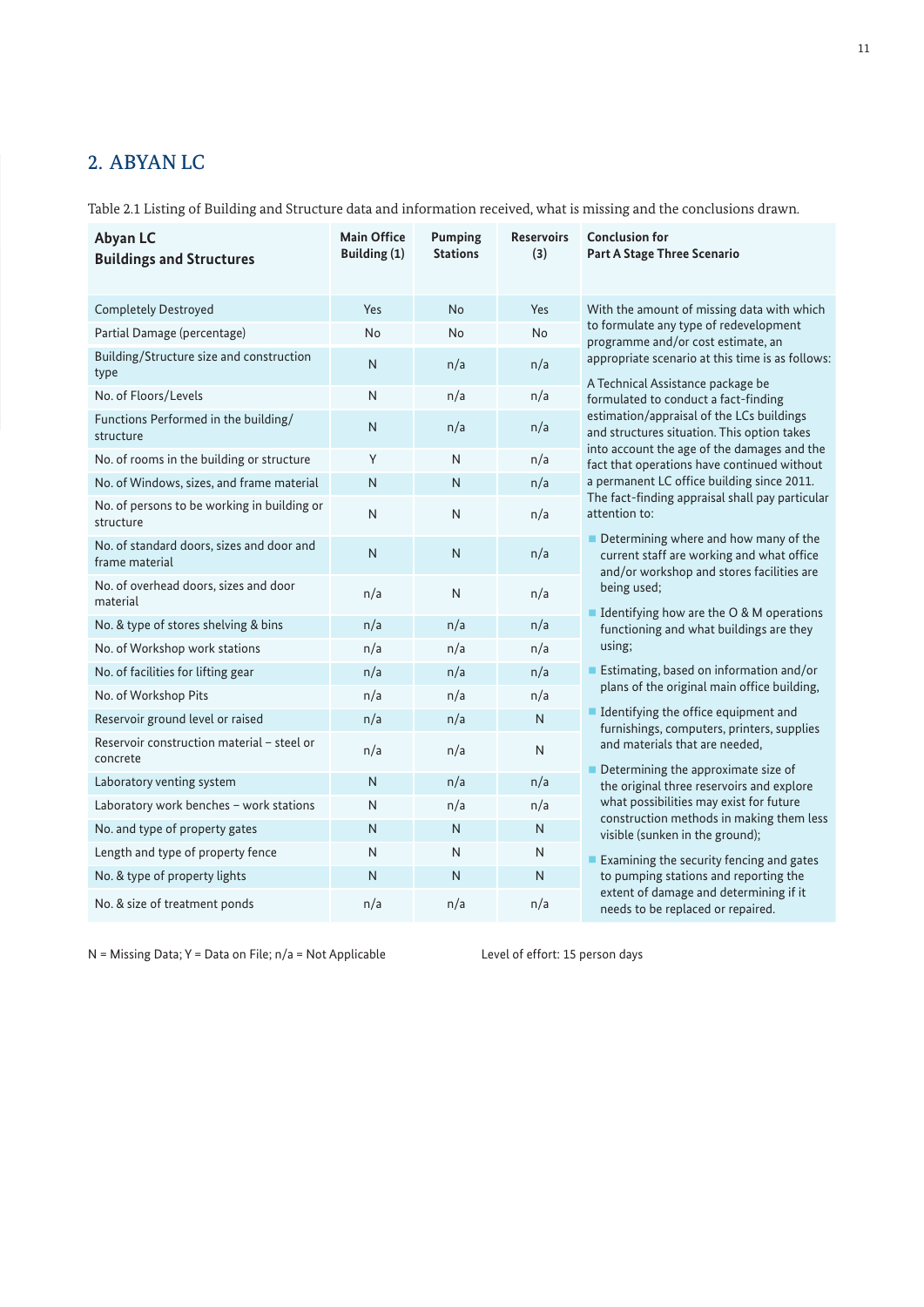# 3. ADEN LC

Table 3.1 Listing of Building and Structure data and information received, what is missing and the conclusions drawn.

| <b>Aden LC</b><br><b>Buildings and</b><br><b>Structures</b>   | New Office Building | Old Office Building | Stores <sub>(6)</sub> | Albarzakh Pumping Station &<br>Warehse | Reservoirs (10) | Laboratory - water | Laboratories - sewerage | Wastewater Treatment Plant/<br>Ponds | Sewerage Pumping Stations<br>(conflicting numbers) | <b>Conclusion for</b><br>Part A Stage Three Scenario                                                                                       |
|---------------------------------------------------------------|---------------------|---------------------|-----------------------|----------------------------------------|-----------------|--------------------|-------------------------|--------------------------------------|----------------------------------------------------|--------------------------------------------------------------------------------------------------------------------------------------------|
| <b>Completely Destroyed</b>                                   | No                  | No                  | <b>No</b>             | No                                     | Yes 2           | Yes                | Yes                     | No                                   | $\ddot{?}$                                         | With a considerable amount of missing                                                                                                      |
| Partial Damage (percentage)                                   | Yes                 | Yes                 | Yes                   | Yes                                    | Yes 8           | No                 | Yes                     | No                                   | ?                                                  | data and damage reports, an appropriate<br>scenario at this time is as follows:                                                            |
| Building/Structure size,<br>capacity and construction<br>type | N                   | N                   | N                     | Y                                      | Y               | Y                  | N                       |                                      | N                                                  | It is recommended that a TC package<br>be formulated to conduct a two prong<br>approach. One approach would be fact-                       |
| No. of Floors/Levels                                          | Y                   | N                   | N                     | Υ                                      | n/a             | Y                  | Y                       |                                      | N                                                  | finding activities for damaged facilities<br>with little or no details and the second                                                      |
| Functions Performed in the<br>building/structure              | N                   | N                   | n/a                   | n/a                                    | n/a             | Υ                  | Y                       |                                      | n/a                                                | approach would be a verification/appraisal<br>approach for those buildings and structures                                                  |
| No. of rooms in the building<br>or structure                  | N                   | Ν                   | N                     | Y                                      | n/a             | Ν                  | N                       |                                      | $\mathsf{N}$                                       | with documented detail. The fact-finding<br>approach shall pay particular attention to:                                                    |
| No. of Windows, sizes, and<br>frame material                  | Y                   | N                   | N                     | Y                                      | n/a             | Y                  | N                       |                                      | N                                                  | $\blacksquare$ Determining where and how many of the<br>current stores staff are working, where<br>they are located and what materials and |
| No. of persons to be working<br>in building or structure      | N                   | N                   | N                     | Υ                                      | n/a             | Y                  | N                       |                                      | Ν                                                  | supplies are on hand. If the six stores<br>buildings are completely destroyed what<br>type of building is being used currently;            |
| No. of standard doors, sizes<br>and door and frame material   | Y                   | N                   | N                     | Y                                      | n/a             | Y                  | N                       |                                      | N                                                  | A number of reservoirs that are identified<br>as being partially damaged; where are                                                        |
| No. of overhead doors, sizes<br>and door material             | n/a                 | n/a                 | N                     | N                                      | n/a             | n/a                | n/a                     | damage reported                      | N                                                  | they located, are they still functioning,<br>if not, why? what is the extent of the                                                        |
| No. & type of stores shelving<br>& bins                       | n/a                 | n/a                 | N                     | n/a                                    | n/a             | n/a                | n/a                     |                                      | n/a                                                | damage and can they be repaired<br>effectively;                                                                                            |
| No. of Workshop work<br>stations                              | n/a                 | n/a                 | n/a                   | N                                      | n/a             | n/a                | n/a                     | $\frac{1}{2}$                        | Ν                                                  | A number of sewerage pumping<br>stations that are identified as being<br>either destroyed or partially damaged;                            |
| No. of facilities for lifting<br>gear                         | n/a                 | n/a                 | N                     | N                                      | n/a             | n/a                | n/a                     |                                      | N                                                  | where are they located, are they still<br>functioning, if not, why? what is the<br>extent of the damage and can they be                    |
| No. of Workshop Pits                                          | n/a                 | n/a                 | n/a                   | n/a                                    | n/a             | n/a                | n/a                     |                                      | n/a                                                | repaired effectively or do they need                                                                                                       |
| Reservoir ground level or<br>raised                           | n/a                 | n/a                 | n/a                   | n/a                                    | Υ               | n/a                | n/a                     |                                      | n/a                                                | replacing;<br>Examining the security fencing, lighting                                                                                     |
| Reservoir construction<br>material - steel or concrete        | n/a                 | n/a                 | n/a                   | n/a                                    | ${\sf N}$       | n/a                | n/a                     |                                      | n/a                                                | and gates issues in all locations and<br>reporting the extent of damage and<br>determining if it needs to be replaced or                   |
| Laboratory venting system                                     | n/a                 | n/a                 | n/a                   | n/a                                    | n/a             | Υ                  | N                       |                                      | n/a                                                | repaired.                                                                                                                                  |
| Laboratory work benches -<br>work stations                    | n/a                 | n/a                 | n/a                   | n/a                                    | n/a             | Υ                  | Ν                       |                                      | n/a                                                | The verification/appraisal approach will<br>review the details provided and prepare<br>a checklist of verifications. In addition a         |
| No. and type of property<br>gates                             | $\mathsf{N}$        | N                   | N                     | Y                                      | N               | N                  | N                       |                                      | N.                                                 | number of small to medium investment<br>packages will be developed at the                                                                  |
| Length and type of property<br>fence                          | $\mathsf{N}$        | N                   | N                     | Υ                                      | N               | N                  | N                       |                                      | Ν                                                  | conceptual level.                                                                                                                          |
| No. & type of property lights                                 | ${\sf N}$           | ${\sf N}$           | Ν                     | Ν                                      | Ν               | ${\sf N}$          | ${\sf N}$               |                                      | N                                                  |                                                                                                                                            |
| No. & size of treatment<br>ponds                              | n/a                 | n/a                 | n/a                   | n/a                                    | n/a             | n/a                | n/a                     |                                      | n/a                                                |                                                                                                                                            |

N = Missing Data; Y = Data on File; n/a = Not Applicable Level of effort: 20 person days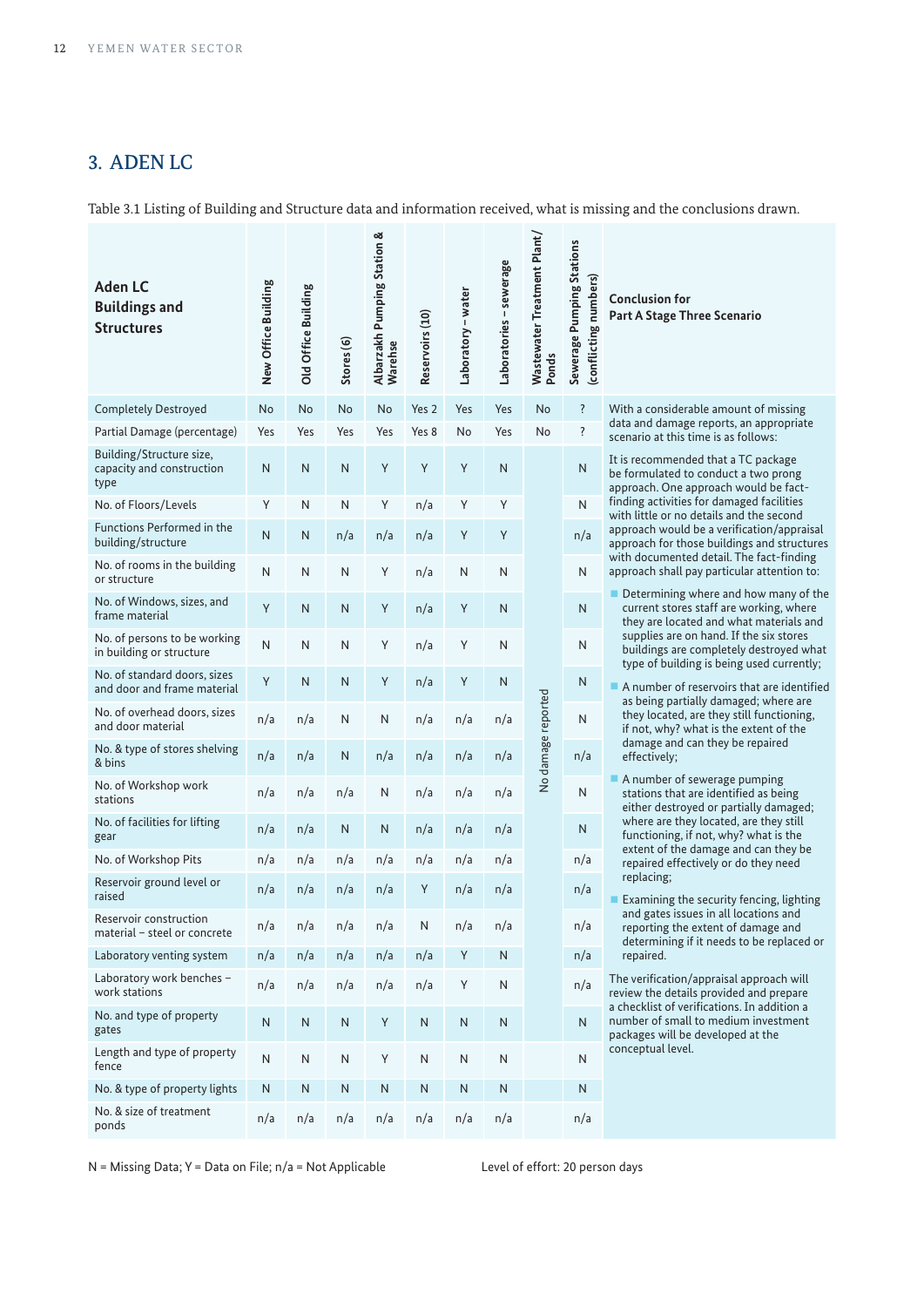## 4. HAJJAH LC

Table 4.1 Listing of Building and Structure data and information received, what is missing and the conclusions drawn.

| Hajjah LC and<br><b>Branch Office</b><br><b>Buildings and</b><br><b>Structures</b> | Abs Branch Office Building | Harad Branch Office Building | Abs Stores | Harad Stores | Abs Workshop | Harad Workshop | Harad Pumping Station | Abs Reservoirs (2) | Harad Reservoir |
|------------------------------------------------------------------------------------|----------------------------|------------------------------|------------|--------------|--------------|----------------|-----------------------|--------------------|-----------------|
| <b>Completely Destroyed</b>                                                        | Yes                        | No                           | Yes        | Yes          | Yes          | ?              | ?                     | Yes                | ?               |
| Partial Damage (percentage)                                                        | No                         | Yes                          | No         | No           | No           | ?              | ?                     | Yes                | ŗ               |
| Building/Structure size,<br>capacity and construction<br>type                      | N                          | Ν                            | N          | N            | N            | N              | N                     | N                  | N               |
| No. of Floors/Levels                                                               | N                          | Ν                            | n/a        | n/a          | n/a          | n/a            | N                     | n/a                | n/a             |
| <b>Functions Performed in the</b><br>building/structure                            | N                          | Ν                            | n/a        | n/a          | n/a          | n/a            | n/a                   | n/a                | n/a             |
| No. of rooms in the building<br>or structure                                       | N                          | Ν                            | N          | N            | N            | N              | N                     | n/a                | n/a             |
| No. of Windows, sizes, and<br>frame material                                       | N                          | Ν                            | N          | N            | N            | N              | N                     | n/a                | n/a             |
| No. of persons to be working<br>in building or structure                           | N                          | N                            | n/a        | n/a          | Ν            | N              | Ν                     | n/a                | n/a             |
| No. of standard doors, sizes<br>and door and frame material                        | N                          | N                            | N          | N            | N            | N              | N                     | n/a                | n/a             |
| No. of overhead doors, sizes<br>and door material                                  | n/a                        | n/a                          | N          | N            | N            | N              | N                     | n/a                | n/a             |
| No. & type of stores shelving<br>& bins                                            | n/a                        | n/a                          | N          | N            | n/a          | n/a            | n/a                   | n/a                | n/a             |
| No. of Workshop work<br>stations                                                   | n/a                        | n/a                          | n/a        | n/a          | N            | N              | n/a                   | n/a                | n/a             |
| No. of facilities for lifting<br>gear                                              | n/a                        | n/a                          | N          | N            | N            | N              | N                     | n/a                | n/a             |
| No. of Workshop Pits                                                               | n/a                        | n/a                          | n/a        | n/a          | Ν            | Ν              | n/a                   | n/a                | n/a             |
| Reservoir ground level or<br>raised                                                | n/a                        | n/a                          | n/a        | n/a          | n/a          | n/a            | n/a                   | Ν                  | Ν               |
| Reservoir construction<br>material – steel or concrete                             | n/a                        | n/a                          | n/a        | n/a          | n/a          | n/a            | n/a                   | Ν                  | N               |
| Laboratory venting system                                                          | n/a                        | n/a                          | n/a        | n/a          | n/a          | n/a            | n/a                   | n/a                | n/a             |
| Laboratory work benches -<br>work stations                                         | n/a                        | n/a                          | n/a        | n/a          | n/a          | n/a            | n/a                   | n/a                | n/a             |
| No. and type of property<br>gates                                                  | N                          | ${\sf N}$                    | ${\sf N}$  | ${\sf N}$    | Ν            | Ν              | N                     | Ν                  | Ν               |
| Length and type of property<br>fence                                               | N                          | N                            | N          | N            | N            | N              | N                     | N                  | Ν               |
| No. & type of property lights                                                      | N                          | N                            | N          | ${\sf N}$    | N            | N              | N                     | N                  | N               |
| No. & size of treatment<br>ponds                                                   | n/a                        | n/a                          | n/a        | n/a          | n/a          | n/a            | n/a                   | n/a                | n/a             |

 $\overline{\omega}$ 

**Conclusion for Part A Stage Three Scenario**

With the amount of missing data with which to formulate any type of redevelopment programme and cost estimates, an appropriate scenario at this time is seen as follows:

It is recommended that a TC package be formulated to conduct a fact-finding estimation/appraisal of the LCs buildings and structures situation. This option takes into account the misleading information on buildings being stolen and the absence of any details (dimensions, number of floors, construction types, reservoir construction (metal or concrete) etc. The fact-finding appraisal shall pay particular attention to:

- Determining where and how many of the current staff are working and what office facilities in Abs branch are being used;
- Estimating, based on information and/ or plans of the Abs branch original main office building, the size and type of a building required to accommodate current functions and number of staff;
- Identifying the office equipment and furnishings, computers, printers, supplies and materials that are needed,
- Determining the approximate size of the original reservoir No, 1 in Abs branch and explore what possibilities may exist for future construction methods in making them less visible (sunken in the ground);
- Clarifying the pumping station damage or existence situation in Harad branch;
- Examining the security fencing and gates to pumping stations and reporting the extent of damage and determining if it needs to be replaced or repaired;
- § Clarifying the damage to the main office building in Harad branch;
- § Determining what has happened to the workshops in both Abs and Harad branches; were they destroyed, damaged or stolen.

N = Missing Data; Y = Data on File;  $n/a$  = Not Applicable Level of effort: 15 person days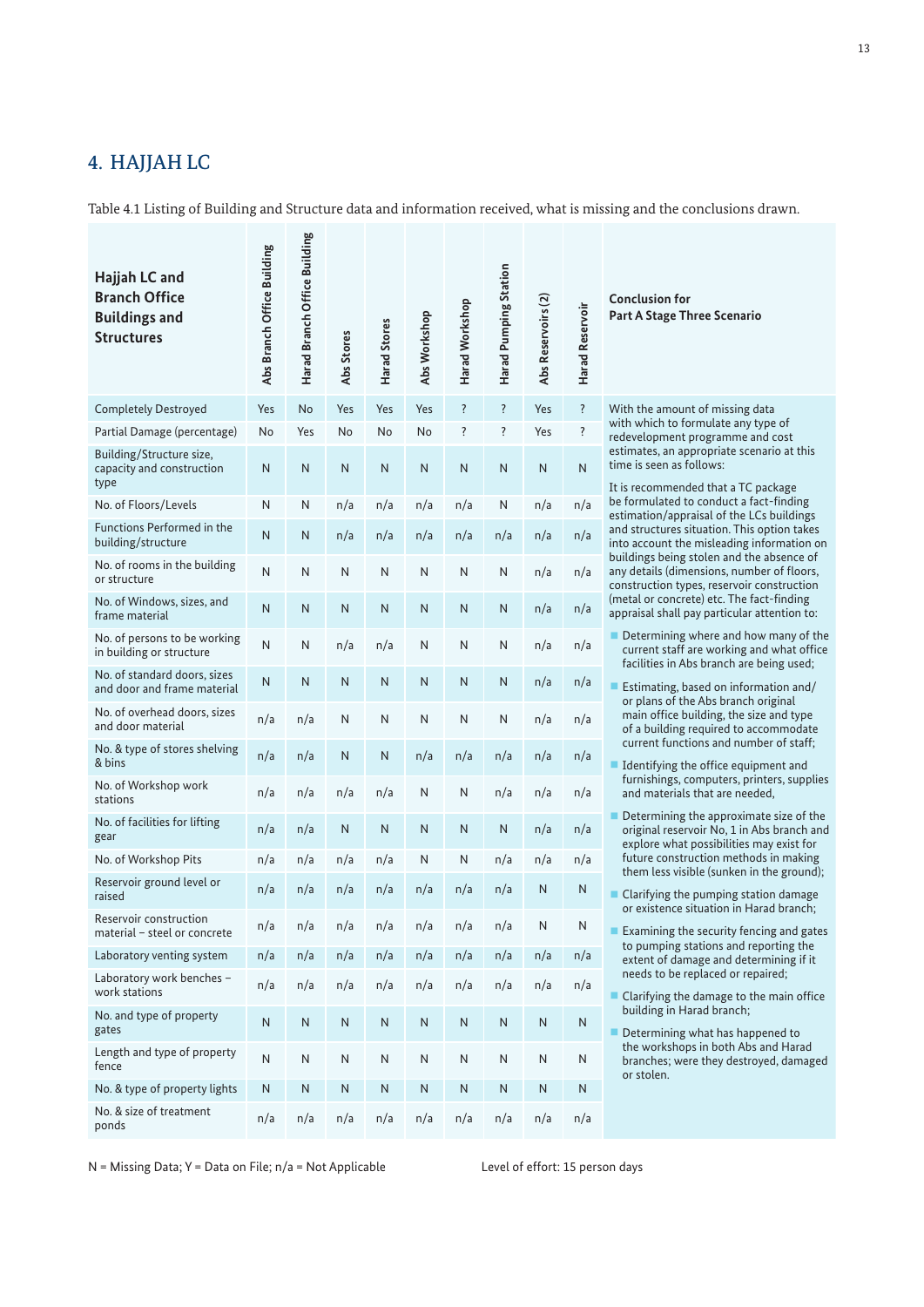## 5. LAHIJ LC

Table 5.1 Listing of Building and Structure data and information received, what is missing and the conclusions drawn.

| Lahij LC<br><b>Buildings and Structures</b>                 | Main Office Building (3) | Stores <sub>(3)</sub> | Pumping Station (3) | Reservoirs (4) | <b>Conclusion for</b><br>Part A Stage Three Scenario                                                                                        |
|-------------------------------------------------------------|--------------------------|-----------------------|---------------------|----------------|---------------------------------------------------------------------------------------------------------------------------------------------|
| <b>Completely Destroyed</b>                                 | <b>No</b>                | <b>No</b>             | <b>No</b>           | <b>No</b>      | It is recommended that a TC package                                                                                                         |
| Partial Damage (percentage)                                 | Yes                      | Yes                   | Yes                 | Yes            | be formulated to conduct a fact-finding<br>estimation/appraisal of the LCs buildings and                                                    |
| Building/Structure size, capacity and<br>construction type  | N                        | N                     | $\mathsf{N}$        | N              | structures situation. This option takes into<br>account the lack of information on buildings<br>and the absence of any details (dimensions, |
| No. of Floors/Levels                                        | N                        | n/a                   | n/a                 | n/a            | number of floors, construction types,                                                                                                       |
| Functions Performed in the building/<br>structure           | N                        | n/a                   | n/a                 | n/a            | reservoir construction (metal or concrete) etc.<br>The fact-finding appraisal shall pay particular<br>attention to:                         |
| No. of rooms in the building or structure                   | N                        | n/a                   | N                   | n/a            | $\blacksquare$ Determining where and how many of the                                                                                        |
| No. of Windows, sizes, and frame material                   | N                        | N                     | N                   | n/a            | current staff are working and what office<br>facilities in Lahij are being used;                                                            |
| No. of persons to be working in building or<br>structure    | N                        | n/a                   | n/a                 | n/a            | ■ Clarifying the damage to the main office<br>buildings;                                                                                    |
| No. of standard doors, sizes and door and<br>frame material | N                        | N                     | $\mathsf{N}$        | n/a            | $\blacksquare$ Identifying the office equipment and<br>furnishings, computers, printers, supplies                                           |
| No. of overhead doors, sizes and door<br>material           | n/a                      | N                     | n/a                 | n/a            | and materials that are needed.                                                                                                              |
| No. & type of stores shelving & bins                        | n/a                      | N                     | n/a                 | n/a            | Determining the damage to the four<br>reservoirs and explore what possibilities                                                             |
| No. of Workshop work stations                               | n/a                      | n/a                   | n/a                 | n/a            | may exist for repair or restoration;                                                                                                        |
| No. of facilities for lifting gear                          | n/a                      | N                     | N                   | n/a            | Clarifying the pumping station damage;                                                                                                      |
| No. of Workshop Pits                                        | n/a                      | n/a                   | n/a                 | n/a            | Examining the security fencing and gates<br>to pumping stations and reporting the                                                           |
| Reservoir ground level or raised                            | n/a                      | n/a                   | n/a                 | N              | extent of damage and determining if it<br>needs to be replaced or repaired;                                                                 |
| Reservoir construction material - steel or<br>concrete      | n/a                      | n/a                   | n/a                 | N              | Determining what has happened to the                                                                                                        |
| Laboratory venting system                                   | n/a                      | n/a                   | n/a                 | n/a            | workshops.                                                                                                                                  |
| Laboratory work benches - work stations                     | n/a                      | n/a                   | n/a                 | n/a            |                                                                                                                                             |
| No. and type of property gates                              | N                        | N                     | $\mathsf{N}$        | N              |                                                                                                                                             |
| Length and type of property fence                           | N                        | N                     | N                   | N              |                                                                                                                                             |
| No. & type of property lights                               | N                        | N                     | N                   | N              |                                                                                                                                             |
| No. & size of treatment ponds                               | n/a                      | n/a                   | n/a                 | n/a            |                                                                                                                                             |

N = Missing Data; Y = Data on File; n/a = Not Applicable Level of effort: 15 person days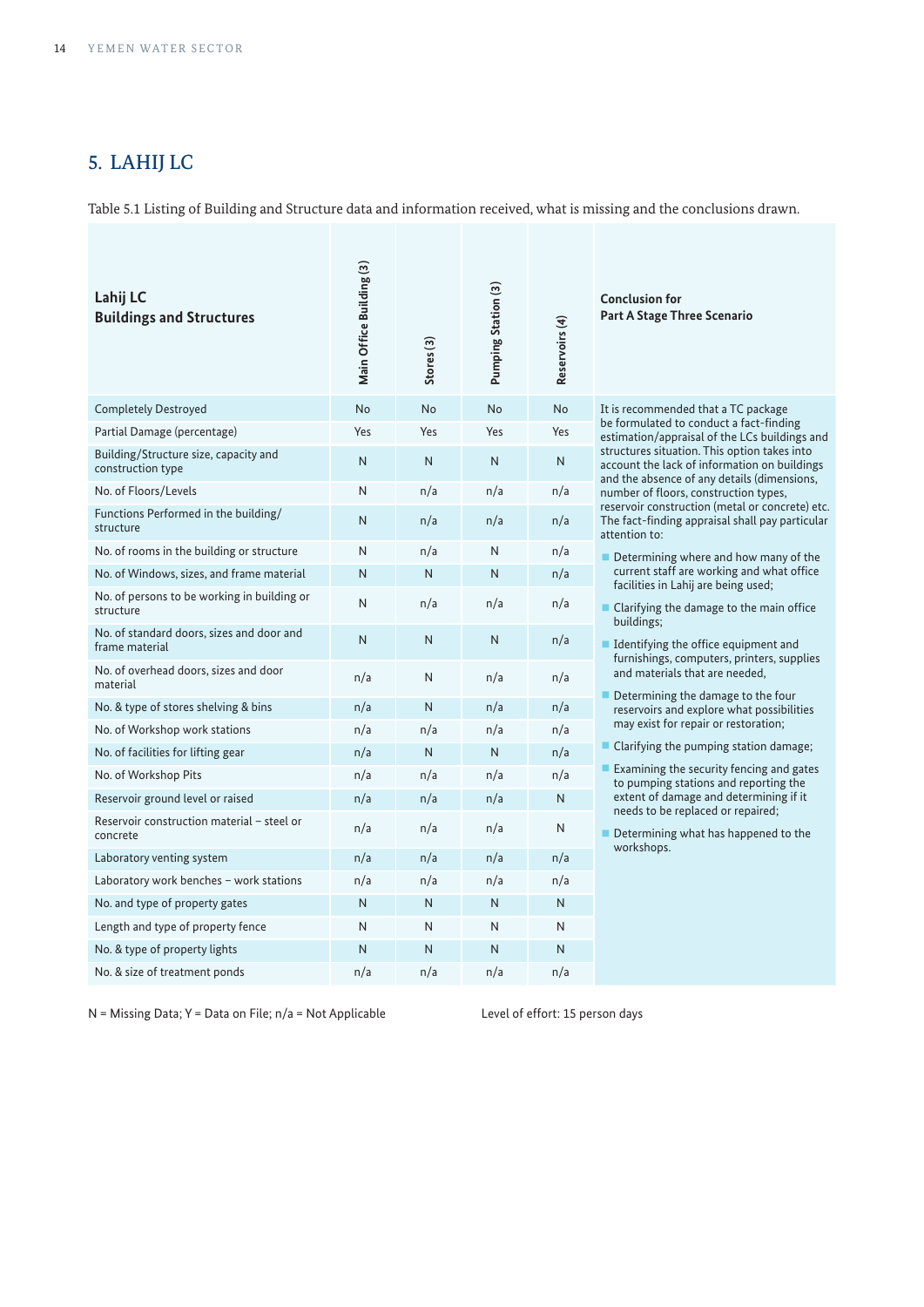## 6. SA'ADA LC

Table 6.1 Listing of Building and Structure data and information received, what is missing and the conclusions drawn.

| Sa'ada LC<br><b>Buildings and Structures</b>                | Main Office Building | Stores | <b>Generator Buildings</b> | <b>Pumping Station</b> | Reservoirs |
|-------------------------------------------------------------|----------------------|--------|----------------------------|------------------------|------------|
| <b>Completely Destroyed</b>                                 | <b>No</b>            | Yes    | Yes                        | Yes                    | Yes        |
| Partial Damage (percentage)                                 | Yes                  | No     | No                         | No                     | No         |
| Building/Structure size, capacity and<br>construction type  | N                    | Y      | Υ                          | Υ                      | Y          |
| No. of Floors/Levels                                        | N                    | n/a    | n/a                        | n/a                    | n/a        |
| Functions Performed in the building/<br>structure           | N                    | n/a    | n/a                        | n/a                    | n/a        |
| No. of rooms in the building or structure                   | N                    | n/a    | n/a                        | n/a                    | n/a        |
| No. of Windows, sizes, and frame material                   | N                    | N      | N                          | N                      | n/a        |
| No. of persons to be working in building or<br>structure    | N                    | N      | N                          | N                      | n/a        |
| No. of standard doors, sizes and door and<br>frame material | N                    | N      | N                          | N                      | n/a        |
| No. of overhead doors, sizes and door<br>material           | n/a                  | N      | N                          | N                      | n/a        |
| No. & type of stores shelving & bins                        | n/a                  | N      | N                          | N                      | n/a        |
| No. of Workshop work stations                               | n/a                  | n/a    | N                          | n/a                    | n/a        |
| No. of facilities for lifting gear                          | n/a                  | n/a    | N                          | n/a                    | n/a        |
| No. of Workshop Pits                                        | n/a                  | n/a    | N                          | n/a                    | n/a        |
| Reservoir ground level or raised                            | n/a                  | n/a    | n/a                        | n/a                    | Y          |
| Reservoir construction material - steel or<br>concrete      | n/a                  | n/a    | n/a                        | n/a                    | Y          |
| Laboratory venting system                                   | n/a                  | n/a    | n/a                        | n/a                    | n/a        |
| Laboratory work benches - work stations                     | n/a                  | n/a    | n/a                        | n/a                    | n/a        |
| No. and type of property gates                              | N                    | N      | N                          | N                      | N          |
| Length and type of property fence                           | N                    | N      | N                          | N                      | N          |
| No. & type of property lights                               | N                    | N      | N                          | N                      | N          |
| No. & size of treatment ponds                               | n/a                  | n/a    | n/a                        | n/a                    | n/a        |

**Conclusion for Part A Stage Three Scenario**

It is recommended that a TC package be formulated to conduct an estimation/ appraisal of the LCs buildings and structures situation. This option takes into account the detailed data that is available. The estimation/appraisal shall pay particular attention to:

- Determining the extent of the partial damage to the main office building;
- Identifying any office equipment and furnishings, computers, printers, supplies and materials that are needed,
- Examining options for Generator hangar buildings with estimated costs;
- Examining the extent of the damage to all pumping stations;

■ Review the diesel and water tank damage and look at possible options for improving the security factor (less obvious sunken tanks) of the structures;

§ Review alternate energy sources (solar/ wind) for use with pumping stations.

N = Missing Data; Y = Data on File;  $n/a$  = Not Applicable Level of effort: 12 person days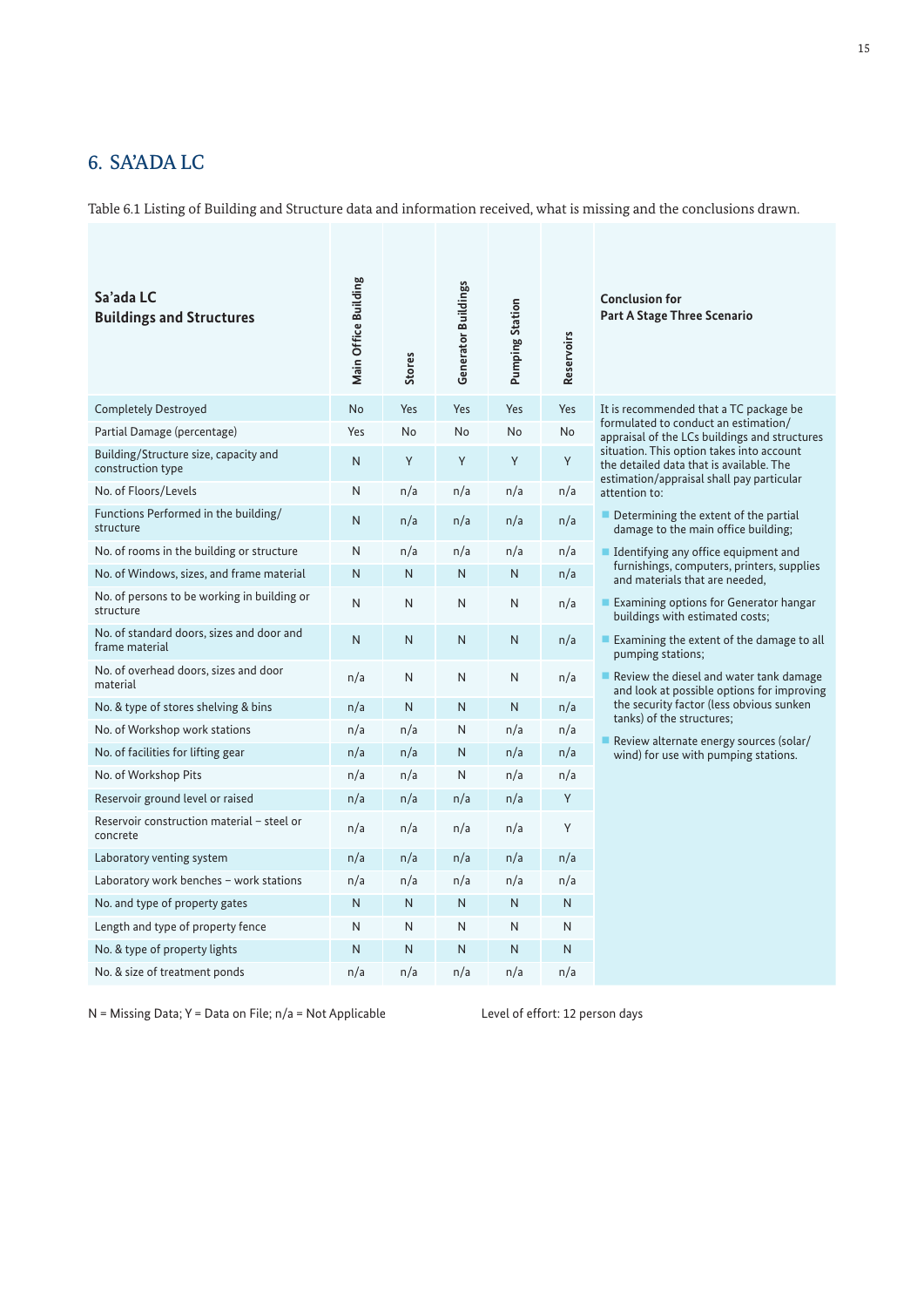## 7. SANA'A LC

Table 7.1 Listing of Building and Structure data and information received, what is missing and the conclusions drawn.

| Sana'a LC<br><b>Buildings and Structures</b>                | Main Office Building | Workshop | <b>Stores</b> | <b>Generator Buildings</b> | <b>Pumping Station</b> | Reservoirs | <b>Conclusion for</b><br>Part A Stage Th                           |
|-------------------------------------------------------------|----------------------|----------|---------------|----------------------------|------------------------|------------|--------------------------------------------------------------------|
| <b>Completely Destroyed</b>                                 | No                   | No       | No            | <b>No</b>                  | No                     | Yes        | It is recommend                                                    |
| Partial Damage (percentage)                                 | Yes                  | No       | Yes           | Yes                        | Yes                    | No         | be formulated to<br>approach. One a                                |
| Building/Structure size, capacity and<br>construction type  | Y                    | n/a      | N             | n/a                        | n/a                    | Y          | finding activities<br>with little or no<br>approach would          |
| No. of Floors/Levels                                        | Y                    | n/a      | n/a           | n/a                        | n/a                    | n/a        | approach for tho                                                   |
| Functions Performed in the building/<br>structure           | N                    | n/a      | n/a           | n/a                        | n/a                    | n/a        | with documente<br>approach shall p                                 |
| No. of rooms in the building or structure                   | N                    | n/a      | N             | n/a                        | n/a                    | n/a        | $\blacksquare$ Review the wi<br>extent situatic                    |
| No. of Windows, sizes, and frame material                   | Y                    | n/a      | Υ             | Y                          | Y                      | n/a        | structures                                                         |
| No. of persons to be working in building<br>or structure    | N                    | n/a      | Ν             | n/a                        | n/a                    | n/a        | $\blacksquare$ Determining v<br>the current sto<br>they are locate |
| No. of standard doors, sizes and door and<br>frame material | Y                    | n/a      | Υ             | n/a                        | n/a                    | n/a        | and supplies a<br>buildings are o                                  |
| No. of overhead doors, sizes and door<br>material           | n/a                  | n/a      | n/a           | n/a                        | n/a                    | n/a        | building is bei<br>and windows                                     |
| No. & type of stores shelving & bins                        | n/a                  | n/a      | n/a           | n/a                        | n/a                    | n/a        | $\blacksquare$ Review the wa<br>circumstances                      |
| No. of Workshop work stations                               | n/a                  | n/a      | n/a           | n/a                        | n/a                    | n/a        | terms of build<br>presented;                                       |
| No. of facilities for lifting gear                          | n/a                  | n/a      | n/a           | n/a                        | n/a                    | n/a        | The verification/                                                  |
| No. of Workshop Pits                                        | n/a                  | n/a      | n/a           | n/a                        | n/a                    | n/a        | review the detail                                                  |
| Reservoir ground level or raised                            | n/a                  | n/a      | n/a           | n/a                        | n/a                    | Y          | checklist of verif<br><b>Building or struc</b>                     |
| Reservoir construction material - steel or<br>concrete      | n/a                  | n/a      | n/a           | n/a                        | n/a                    | Y          | damage; Type an<br>building or struc                               |
| Laboratory venting system                                   | n/a                  | n/a      | n/a           | n/a                        | n/a                    | n/a        | & external doors<br>material; Extent                               |
| Laboratory work benches - work stations                     | n/a                  | n/a      | n/a           | n/a                        | n/a                    | n/a        | structural nature<br>in the laboratory                             |
| No. and type of property gates                              | N                    | n/a      | N             | N                          | n/a                    | N          |                                                                    |
| Length and type of property fence                           | N                    | n/a      | Ν             | Ν                          | n/a                    | N          |                                                                    |
| No. & type of property lights                               | N                    | n/a      | N             | N                          | n/a                    | N          |                                                                    |
| No. & size of treatment ponds                               | n/a                  | n/a      | n/a           | n/a                        | n/a                    | n/a        |                                                                    |

**Part A Scenario** 

ded that a TC package to conduct a two prong approach. One approach would be factfinding activities for damaged facilities details and the second d be a verification/appraisal hose buildings and structures ted detail. The fact-finding pay particular attention to:

vindow and door damage ion in all building and

where and how many of tores are working, where ted and what materials are on hand. If the stores damaged what type of eing used where only doors s are damaged;

vastewater treatment plant es as no damage report in  $ldings$  and structures was

 $\alpha$  /appraisal approach will ils provided and prepare a  $i$  ifications such as: Location: acture function; Extent of and location of damage in the icture; Number of windows s and their size, type of  ${\sf t}$  of internal facilities of a t of michial reciness of c<br>re and the internal situation iy.

N = Missing Data; Y = Data on File;  $n/a$  = Not Applicable Level of effort: 20 person days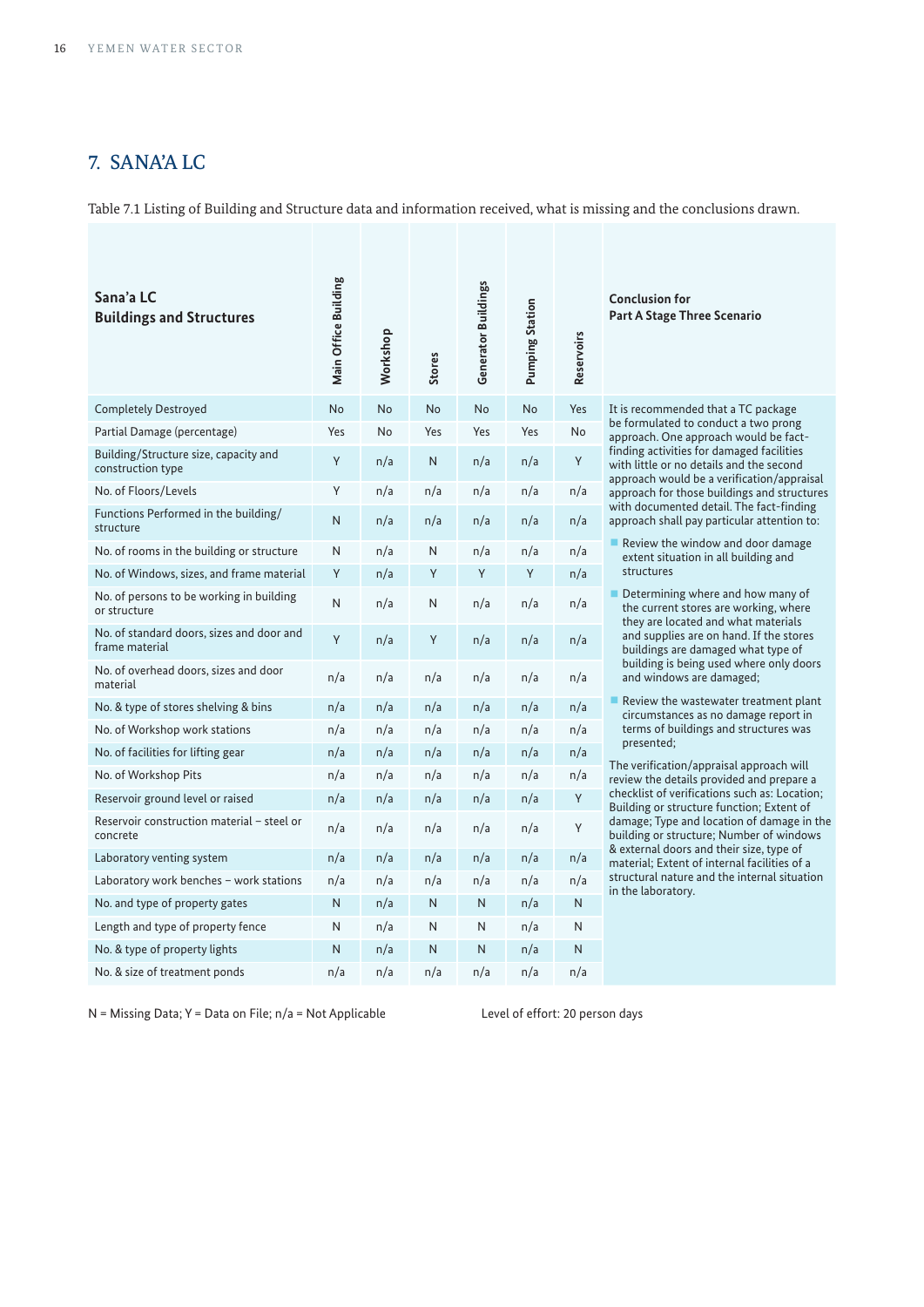## 8. TAIZ LC

Table 8.1 Listing of Building and Structure data and information received, what is missing and the conclusions drawn.

| <b>Taiz LC</b><br><b>Buildings and</b><br><b>Structures</b>   | Main Office Building | Water & Sanitation Bldg | First Zone Admin Bldg | Second Zone Admin Bldg | Third Zone Admin Bldg | Workshop | <b>Stores Hangar</b> | <b>Guarding Rooms</b> | <b>Pumping Stations</b> | Laboratory   | Reservoirs   | Wastewater Treatment<br>Ponds/Plant | <b>Conclusion for</b><br>Part A Stage Three Scenario                                                                            |
|---------------------------------------------------------------|----------------------|-------------------------|-----------------------|------------------------|-----------------------|----------|----------------------|-----------------------|-------------------------|--------------|--------------|-------------------------------------|---------------------------------------------------------------------------------------------------------------------------------|
| <b>Completely Destroyed</b>                                   | No                   | Yes<br>25%              | No                    | No                     | Yes                   | 50%      | No                   | No                    | <b>No</b>               | Yes          | No           | <b>No</b>                           | With the amount of missing data<br>with which to formulate any type of<br>redevelopment programme and cost                      |
| Partial Damage (percentage)                                   | Yes                  | Yes<br>75%              | Yes                   | Yes                    | No                    | 50%      | Yes                  | Yes                   | Yes                     | No           | Yes          | Yes                                 | estimates, an appropriate scenario at<br>this time is seen as follows:                                                          |
| Building/Structure size,<br>capacity and construction<br>type | Υ                    | Y                       | Y                     | Y                      | $\mathsf{N}$          | Y        | Y                    | Y                     | Y                       | $\mathsf{N}$ | $\mathsf{N}$ | N                                   | It is recommended that a TC package<br>be formulated to conduct a fact-<br>finding estimation/appraisal of the                  |
| No. of Floors/Levels                                          | Y                    | Υ                       | Y                     | Υ                      | N                     | Ν        | n/a                  | n/a                   | n/a                     | N            | n/a          | N                                   | LCs buildings and structures situation.<br>This option takes into account the                                                   |
| <b>Functions Performed in the</b><br>building/structure       | N                    | N                       | N                     | N                      | N                     | n/a      | n/a                  | n/a                   | n/a                     | n/a          | n/a          | N                                   | misleading information on buildings<br>being stolen and the absence of                                                          |
| No. of rooms in the building<br>or structure                  | N                    | Ν                       | N                     | N                      | N                     | N        | N                    | N                     | N                       | N            | n/a          | N                                   | any details (dimensions, number of<br>floors, construction types, reservoir<br>construction (metal or concrete) etc.            |
| No. of Windows, sizes, and<br>frame material                  | Y                    | Υ                       | Y                     | Υ                      | N                     | N        | Y                    | Υ                     | Y                       | N            | n/a          | N                                   | The fact-finding appraisal shall pay<br>particular attention to:                                                                |
| No. of persons to be working<br>in building or structure      | Ν                    | Ν                       | N                     | N                      | N                     | Ν        | N                    | N                     | N                       | N            | n/a          | N                                   | ■ Determining where and how many<br>of the current staff are working and                                                        |
| No. of standard doors, sizes<br>and door and frame material   | Υ                    | Y                       | Y                     | Y                      | N                     | Ν        | Y                    | Υ                     | Υ                       | N            | n/a          | N                                   | what office facilities in Abs branch<br>are being used;                                                                         |
| No. of overhead doors, sizes<br>and door material             | n/a                  | n/a                     | n/a                   | n/a                    | n/a                   | Ν        | N                    | n/a                   | N                       | n/a          | n/a          | N                                   | Estimating, based on information<br>and/or plans of the Abs branch<br>original main office building, the size                   |
| No. & type of stores shelving<br>& bins                       | n/a                  | n/a                     | n/a                   | n/a                    | n/a                   | n/a      | N                    | n/a                   | n/a                     | n/a          | n/a          | n/a                                 | and type of a building required to<br>accommodate current functions and<br>number of staff;                                     |
| No. of Workshop work<br>stations                              | n/a                  | n/a                     | n/a                   | n/a                    | n/a                   | N        | n/a                  | n/a                   | n/a                     | n/a          | n/a          | n/a                                 | Identifying the office equipment<br>and furnishings, computers, printers,                                                       |
| No. of facilities for lifting<br>gear                         | n/a                  | n/a                     | n/a                   | n/a                    | n/a                   | N        | n/a                  | n/a                   | n/a                     | n/a          | n/a          | N                                   | supplies and materials that are<br>needed,                                                                                      |
| No. of Workshop Pits                                          | n/a                  | n/a                     | n/a                   | n/a                    | n/a                   | Ν        | n/a                  | n/a                   | n/a                     | n/a          | n/a          | N                                   | Determining the approximate size<br>of the original reservoir No, 1 in Abs                                                      |
| Reservoir ground level or<br>raised                           | n/a                  | n/a                     | n/a                   | n/a                    | n/a                   | n/a      | n/a                  | n/a                   | n/a                     | n/a          | N            | n/a                                 | branch and explore what possibilities<br>may exist for future construction                                                      |
| Reservoir construction<br>material - steel or concrete        | n/a                  | n/a                     | n/a                   | n/a                    | n/a                   | n/a      | n/a                  | n/a                   | n/a                     | n/a          | N            | n/a                                 | methods in making them less visible<br>(sunken in the ground);                                                                  |
| Laboratory venting system                                     | n/a                  | n/a                     | n/a                   | n/a                    | n/a                   | n/a      | n/a                  | n/a                   | n/a                     | N            | n/a          | n/a                                 | ■ Clarifying the pumping station<br>damage or existence situation in                                                            |
| Laboratory work benches -<br>work stations                    | n/a                  | n/a                     | n/a                   | n/a                    | n/a                   | n/a      | n/a                  | n/a                   | n/a                     | N            | n/a          | n/a                                 | Harad branch;<br>Examining the security fencing                                                                                 |
| No. and type of property<br>gates                             | Ν                    | N                       | N                     | $\mathsf{N}$           | N                     | N        | N                    | N                     | N                       | N            | ${\sf N}$    | N                                   | and gates to pumping stations and<br>reporting the extent of damage                                                             |
| Length and type of property<br>fence                          | Ν                    | N                       | N                     | $\mathsf{N}$           | N                     | N        | N                    | N                     | N                       | N            | N            | N                                   | and determining if it needs to be<br>replaced or repaired;                                                                      |
| No. & type of property lights                                 | N                    | ${\sf N}$               | N                     | N                      | $\mathsf{N}$          | N        | N                    | $\mathsf{N}$          | ${\sf N}$               | N            | ${\sf N}$    | ${\sf N}$                           | $\blacksquare$ Clarifying the damage to the main<br>office building in Harad branch;                                            |
| No. & size of treatment<br>ponds                              | n/a                  | n/a                     | n/a                   | n/a                    | n/a                   | n/a      | n/a                  | n/a                   | n/a                     | n/a n/a      |              | n/a                                 | Determining what has happened<br>to the workshops in both Abs<br>and Harad branches; were they<br>destroyed, damaged or stolen. |